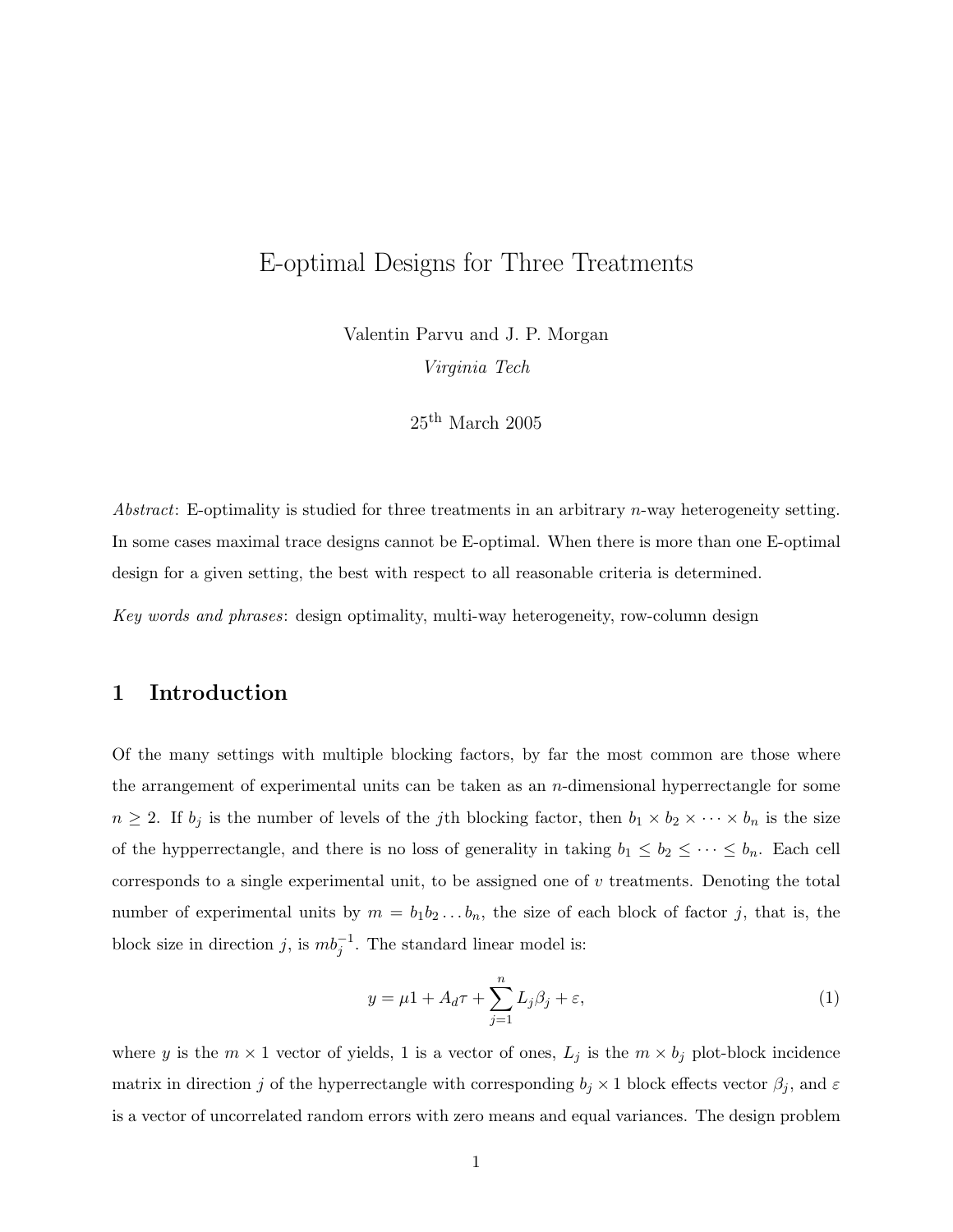is to optimize comparisons of members of the  $v \times 1$  treatment effects vector  $\tau$ , and the precision with which these comparisons are made is controlled by the assignment pattern of treatments to units, that is, by the choice of the  $m \times v$  design matrix  $A_d$ .

Morgan and Bailey (2000) recently took a broad look at optimal allocations for multiple blocking factors, allowing for various combinations of nesting, crossing, and other relationships in the block factors structure. Readers are referred there for citations to past work as well as examples of such designs in practice. Like virtually all available theory, Morgan and Bailey's (2000) optimality results for the hyperrectangle described above place restrictions as a function of v on the collection of numbers  $(b_1, \ldots, b_n)$  that can be quite severe. The same is seen, of course, in any design text: if you wish to compare 5 treatments, say, with two crossed blocking factors, neither texts nor the general literature will offer you much advice unless at least one of  $b_1$  and  $b_2$  is a multiple of 5. A consequence is that many experiments get "forced" into a standard design category, changing v and/or the  $b_i$ 's according to the limited options available. Statistical theory does not serve science well in these instances.

This paper takes a step towards resolving this situation, and in doing so helps illuminate the considerable technical difficulties involved. The E-optimality question is attacked, and solved, for  $v = 3$  treatments and any  $(b_1, \ldots, b_n)$ . Sonnemann (1985) has previously solved the optimality question for  $v = 2$  in two-way heterogeneity settings, and those results are easily extended to n-way. Here the extension is not simple.

## 2 Information matrix and other preliminaries

Comparisons of competing designs are made through the  $v \times v$  information matrix, also referred to as the C-matrix. Computation of the C-matrix for hyperrectangle block structure is simple using Morgan and Bailey's (2000) projection method. A mechanical derivation and explicit expression can be found in Cheng (1978), who deals specifically with this structure. The notation adopted here is also taken from Cheng (1978).

Let  $N_j = (n_{ijl})$  be the  $v \times b_j$  incidence matrix between the v treatments and the  $b_j$  levels of factor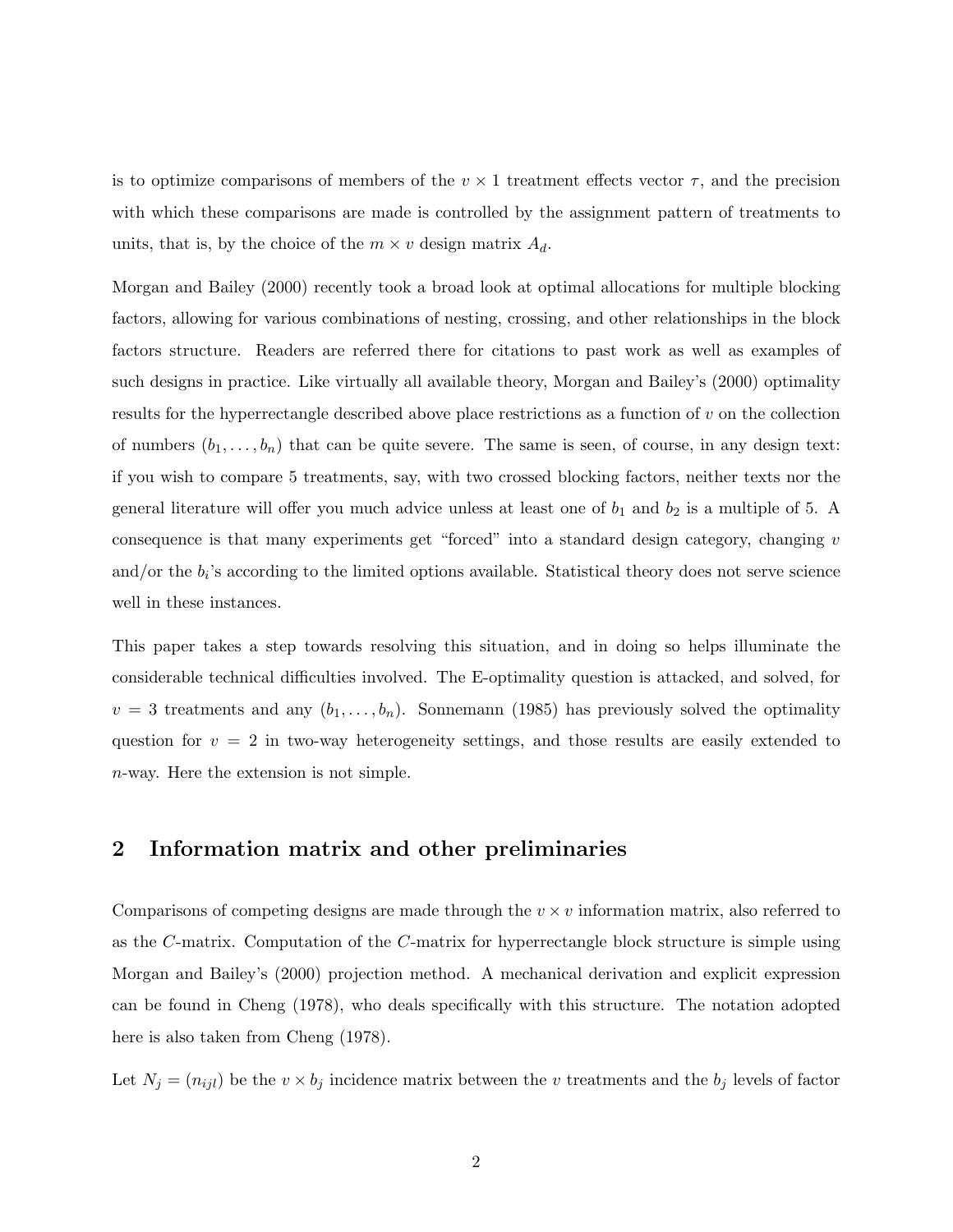j. By Theorem 2.1 in Cheng (1978), the  $C$ -matrix for design  $d$  is

$$
C_d = D_r - \frac{1}{m} \sum_{j=1}^n b_j N_j N'_j + \frac{n-1}{m} D_r 11' D'_r,\tag{2}
$$

where  $D_r = diag(r_1, \ldots, r_v)$  is the diagonal matrix of replication numbers for the treatments. It follows that the *i*th diagonal element of  $C_d$  is

$$
c_i = r_i - \frac{1}{m} \sum_{j=1}^{n} (b_j \sum_{l=1}^{b_j} n_{ijl}^2) + \frac{n-1}{m} r_i^2
$$
 (3)

where  $n_{ijl}$  is the number of times treatment i occurs in block l of factor j. Each of  $r_i$  and  $n_{ijl}$ , and of course  $c_i$ , is a function of the design choice d through  $A_d$ ; this is taken to be understood, so that the notational complexity can be eased by not subscripting these quantities with d. A useful convention is to label the treatments so that the  $r_i$ 's are in nonincreasing order:  $r_1 \ge r_2 \ge \ldots$ This ordering will be maintained throughout this paper.

Any C-matrix is symmetric, non-negative definite, and has row and column sums of zero. Consequently, the C-matrix for a design with three treatments can be written solely in terms of its diagonal elements:

$$
C_d = \begin{pmatrix} c_1 & \frac{1}{2}(-c_1 - c_2 + c_3) & \frac{1}{2}(-c_1 + c_2 - c_3) \\ \frac{1}{2}(-c_1 - c_2 + c_3) & c_2 & \frac{1}{2}(c_1 - c_2 - c_3) \\ \frac{1}{2}(-c_1 + c_2 - c_3) & \frac{1}{2}(c_1 - c_2 - c_3) & c_3 \end{pmatrix},
$$
(4)

where  $c_1, c_2$ , and  $c_3$  correspond to treatments 1, 2, and 3, and are given in (3). The two nonzero eigenvalues of the matrix given in (4) are  $\frac{1}{2} \left[ \sum c_i \pm \sqrt{\frac{c_i^2}{c_i^2}} \right]$ 2  $\overline{ }$  $_{i < j} (c_i - c_j)^2$ ..<br>7 . E-optimal designs maximize the quantity  $Z_d$ , the smaller of the two eigenvalues:

$$
Z_d = \frac{1}{2} \left[ \sum c_i - \sqrt{2 \sum_{i < j} (c_i - c_j)^2} \right]. \tag{5}
$$

The expression for  $Z_d$  simplifies when some of the  $c_i$ 's are equal. These will be used often:

$$
c_1 = c_2 \ge c_3 \Rightarrow Z_d = \frac{3}{2}c_3 \tag{6}
$$

$$
c_1 \ge c_2 = c_3 \Rightarrow Z_d = c_2 + c_3 - \frac{1}{2}c_1 \tag{7}
$$

In some cases there are multiple designs which are E-optimal. With three treatments, the weak majorization order can always discriminate among them.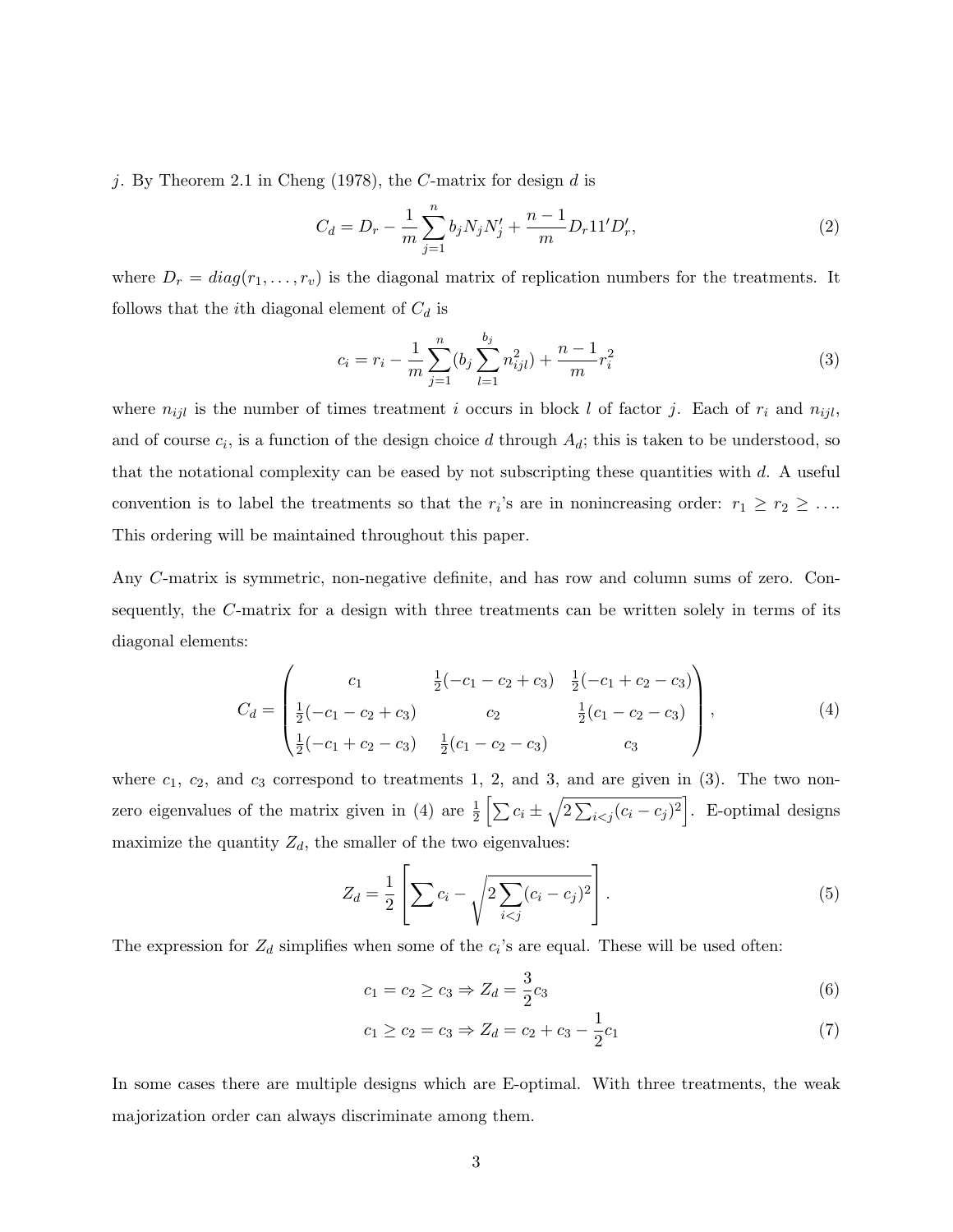Definition 2.1. A design for three treatments is said to be E-M-optimal if (i) it is E-optimal, and (ii) it maximizes the largest eigenvalue of  $C_d$  amongst all E-optimal designs.

An E-M-optimal design is, for instance, A-best of all E-optimal designs. Indeed, it is best (amongst all E-optimal designs) with respect to every criterion expressed as the sum of a decreasing function of the eigenvalues. The "M" is chosen in accord with the usage by Bagchi and Bagchi (2001), as weak majorization is implied.

Next stated are two useful, well-known bounds for the smallest eigenvalue of a C-matrix. These bounds can be derived by the averaging technique described by Constantine (1981), or by other methods as given by Jacroux (1980).

**Lemma 2.1.** For a design d with information matrix  $C_d = (c_{ii'})$ , the minimum non-zero eigenvalue  $Z_d$  satisfies

$$
Z_d \leq \frac{v}{v-1} \min_i (c_{ii}).
$$

**Lemma 2.2.** For a design d with information matrix  $C_d = (c_{ii'})$ , the minimum non-zero eigenvalue  $Z_d$  satisfies

$$
Z_d \le \min_{i \neq i'} \frac{c_{ii} + c_{i'i'} - 2c_{ii'}}{2}.
$$

One more concept is integral to the optimality arguments to follow.

**Definition 2.2.** In a design with multiple blocking factors, the assignment of treatment i is said to be uniform in direction j, if  $|n_{ijl} - n_{ijl'}| \leq 1$  for all l and l'. The assignment of treatment i is *uniform* if it is uniform in all directions. The design is said to be *uniform* if all treatments are assigned uniformly in all directions.

"Treatment  $i$  is uniform" will be shorthand for "the assignment of treatment  $i$  is uniform." If treatment *i* is uniform in direction *j*, then  $\sum_l n_{ijl}^2$  is minimized for a given replication  $r_i$ , and can be written in terms of  $r_i$  and  $b_j$  as:

$$
h(r_i, b_j) = r_i + (2r_i - b_j)int(\frac{r_i}{b_j}) - b_j(int(\frac{r_i}{b_j}))^2.
$$
 (8)

In general, if treatment  $i$  is uniform in the entire design, then  $(3)$  becomes:

$$
c_i = r_i - \frac{1}{m} \sum_{j=1}^{n} (b_j h(r_i, b_j)) + \frac{n-1}{m} r_i^2.
$$
 (9)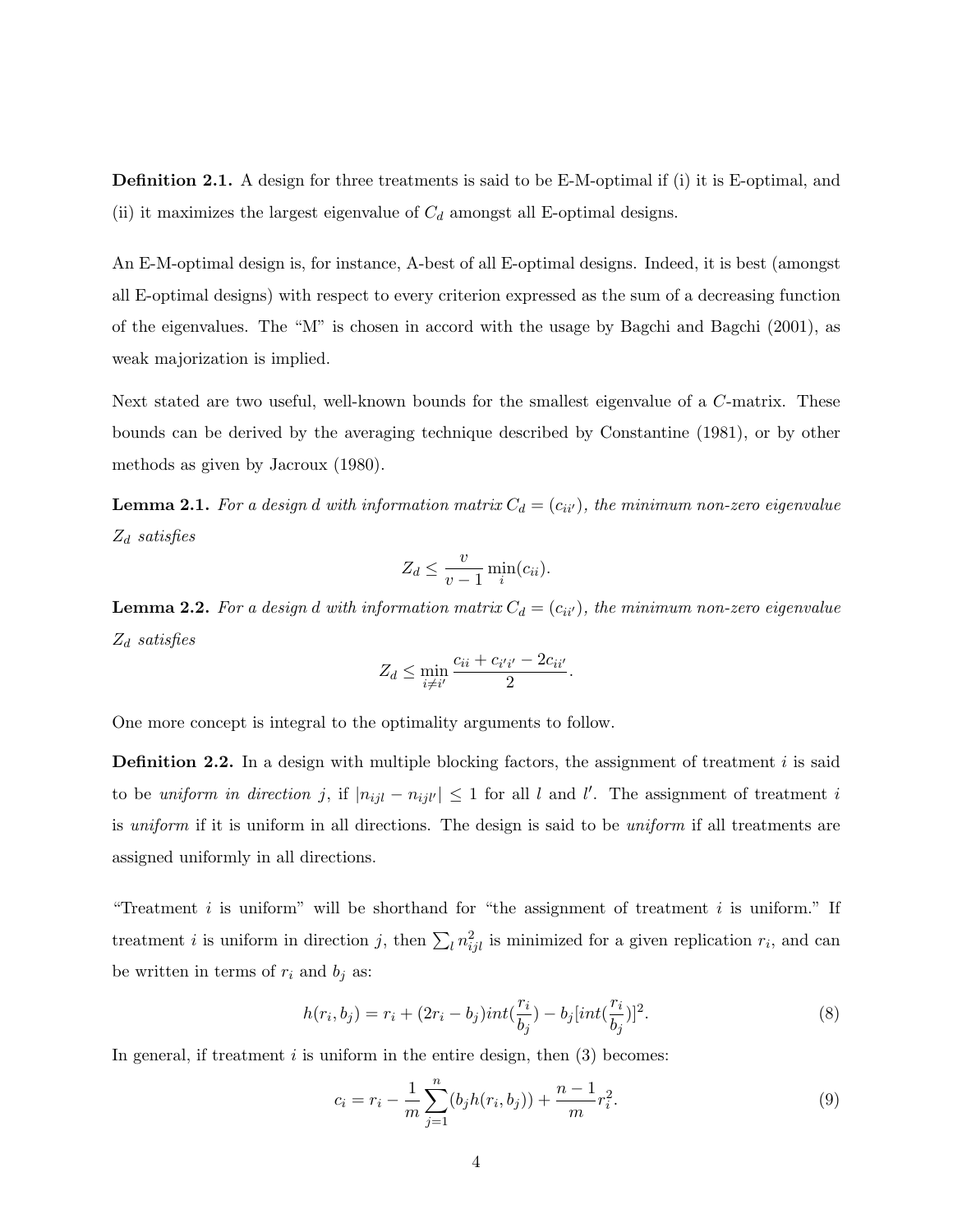It is important to realize that neither uniformity of a treatment, nor of the entire design, demands any particular values for the replication numbers  $r_i$ . Obviously, if treatments i and i' have the same replication but *i* is uniform while i' is not, then  $c_{i'} < c_i$ . For three treatments, the maximin replication is  $r = \text{int}(\frac{m}{3})$ . A design is as close as possible to having equal replication if  $r_1 \le r_3 + 1$ . Simple manipulation of function  $h(r, b)$  defined in (8) gives

$$
\Delta h(r, b) = h(r + 1, b) - h(r, b) = 1 + \frac{2}{b}(r - r_{(b)}),
$$
\n(10)

where  $r_{(b)} = r$  mod b (compare Morgan, 1997). For any design with treatment i uniform in direction j,  $\sum_{l=1}^{b_j}$  $\sum_{l=1}^{b_j} n_{ijl}^2 = h(r_i, b_j)$ . The nonuniformity of treatment i in direction j is

$$
NU_{i(j)} = \frac{b_j}{m} \left[ \sum_{l=1}^{b_j} n_{ijl}^2 - h(r_i, b_j) \right]
$$
 (11)

The total nonuniformity of treatment *i* is  $NU_i = \sum_{i=1}^{n}$  $\sum_{j=1}^{n} NU_{i(j)}$ , which is zero if i is uniform.

Suppose that the number of experimental units is  $m \equiv 0 \mod 3$ ; this only occurs if at least one of the  $b_j$  is a multiple of three. For this setting,  $r = \frac{m}{3}$  $\frac{m}{3}$  and one can easily construct a uniform design  $d^0$  with  $r_1 = r_2 = r_3 = r$ . For this design the information matrix  $C_{d^0}$  is completely symmetric, and  $Z_{d^0} = \frac{3c_i^0}{2}$ . Any design d with either  $r_3 < r$ , or with nonuniformity in some treatment, will have  $C_d$ with at least one diagonal element  $c_i < c_i^0$ . Then by lemma 2.1,  $Z_d < \frac{3c_i^0}{2} = Z_{d^0}$ , and d is E-inferior to  $d^0$ . In fact,  $d^0$  is a Youden hyperrectangle, or YHR, which is universally optimal (see Corollary 3.1.2 in Cheng (1978)).

Open are the cases where equal replication is not possible, that is, the cases for which no  $b_j$  is a multiple of 3. Section 3 lays the groundwork for the general problem by determining E-optimal designs for an unstructured set of blocks  $(n = 1)$ . Sections 4 and 5 solve the settings for  $n \geq 2$  for  $m \equiv 1 \mod 3$  and  $m \equiv 2 \mod 3$ , respectively. Concluding remarks are in section 6.

# 3 One blocking factor

In the one-way heterogeneity setting  $\mathcal{D}(3, b, k)$ , with three treatments to be compared in b blocks of k experimental units each, the total number of units is  $m = bk$ . Let treatment i have replication  $r_i$ ,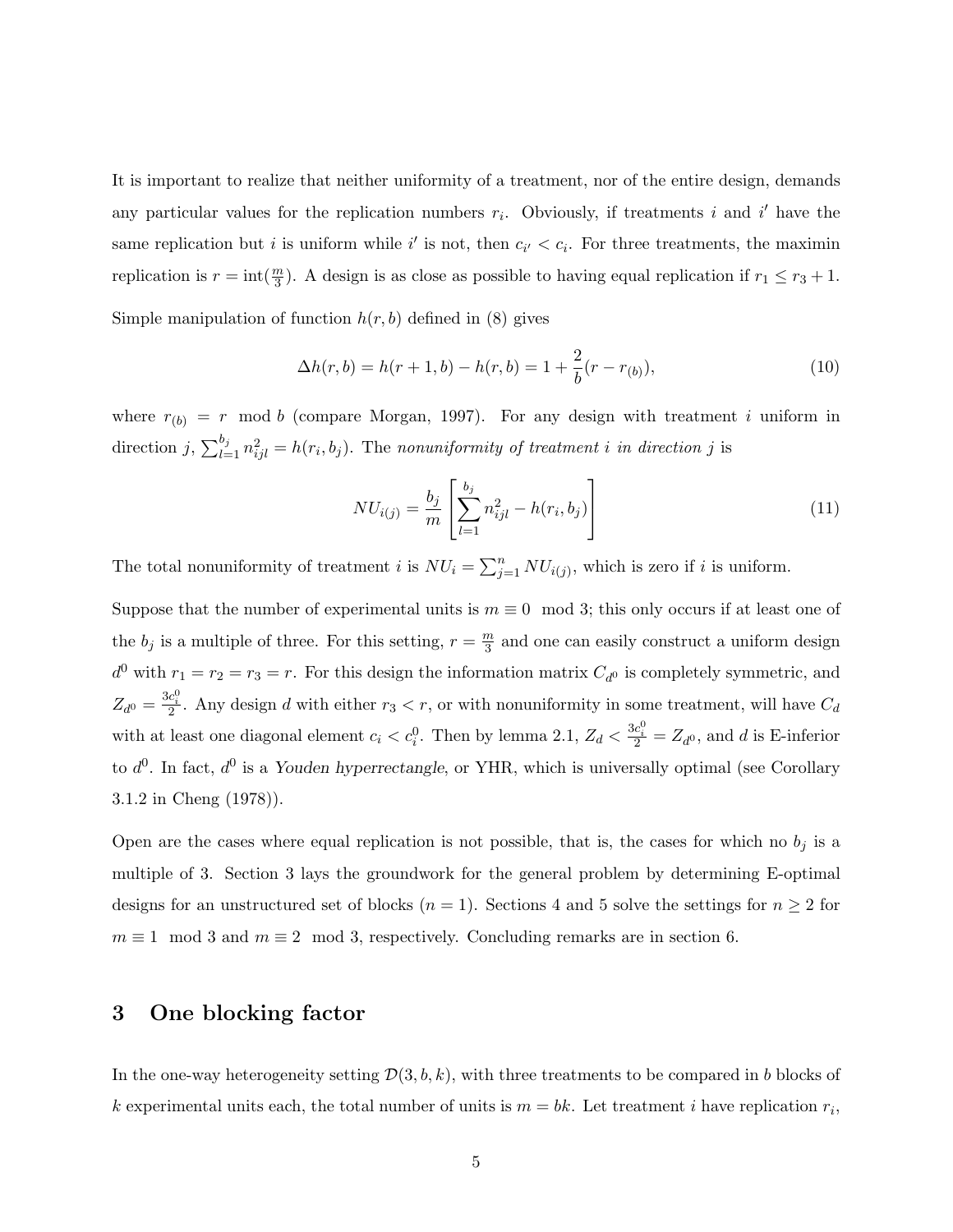with block-wise replications  $n_{il}$ ,  $l = 1, 2, ..., b$ . For such a design d, the diagonal elements of  $C_d$  are  $c_i = r_i - \frac{1}{k}$  $\overline{k}$  $\overline{\nabla^b}$  $\binom{b}{l=1}(n_{il})^2$ . If treatment *i* is uniform, then  $c_i^0 = r_i - \frac{1}{k}$  $\frac{1}{k}h(r_i, b)$ , so that the nonuniformity of treatment *i* is  $NU_i \equiv NU_{i(1)} = c_i^0 - c_i \ge 0$  as given by (11).

#### 3.1 Block designs with  $bk \equiv 1 \mod 3$

In this case the maximin replication is  $r = \frac{bk-1}{3}$  $\frac{3}{3}$ . Consider a uniform design  $d^0$ , with replications  $r_1 = r + 1$  and  $r_2 = r_3 = r$ . By (7) the E-value for this design is

$$
Z_{d^0} = 2c_2^0 - \frac{c_1^0}{2} \tag{12}
$$

It will be first shown that  $d^0$  is E-superior to any design not as close as possible to equal replication.

**Lemma 3.1.** Block designs with  $r_3 \le r - 1$  cannot be E-optimal for  $bk \equiv 1 \mod 3$ .

*Proof.* It will be shown that  $Z_{d^0} - \frac{3}{2}$  $\frac{3}{2}c_3 > 0$ , where  $c_3$  is the diagonal element of a uniform treatment with replication  $r_3 = r - 1$ . This implies  $Z_{d^0} - \frac{3}{2}$  $\frac{3}{2}c_3 > 0$  for any  $r_3 \leq r - 1$ , and thus by Lemma 2.1 the result.

Computing the values of the diagonal elements of  $C_{d^0}$  gives

$$
c_1^0 = r + 1 - \frac{1}{k}h(r+1,b) = \begin{cases} \frac{2}{9k}(bk^2 - b + k - 1), & \text{when } b \equiv 1 \text{ and } k \equiv 1; \\ \frac{2}{9k}(bk^2 - b + k + 1), & \text{when } b \equiv 2 \text{ and } k \equiv 2; \end{cases}
$$
(13)  

$$
c_2^0 = c_3^0 = r - \frac{1}{k}h(r,b) = \begin{cases} \frac{1}{9k}(2bk^2 - 2b - k + 1), & \text{when } b \equiv 1 \text{ and } k \equiv 1; \\ \frac{1}{9k}(2bk^2 - 2b - k - 1), & \text{when } b \equiv 2 \text{ and } k \equiv 2. \end{cases}
$$
(14)

Suppose a design d has treatment 3 uniform with  $r_3 = r - 1$ . Then by (9):

$$
c_3 = \begin{cases} \frac{2}{9k}(bk^2 - b - 2k + 2), & \text{when } b \equiv 1 \text{ and } k \equiv 1; \\ \frac{2}{9k}(bk^2 - b - 2k - 2), & \text{when } b \equiv 2 \text{ and } k \equiv 2, \end{cases}
$$

from which

$$
Z_{d^0} - \frac{3}{2}c_3 = 2c_2^0 - \frac{c_1^0}{2} - \frac{3}{2}c_3 = \begin{cases} \frac{k-1}{3k}, & \text{when } b \equiv 1 \text{ and } k \equiv 1; \\ \frac{k+1}{3k}, & \text{when } b \equiv 2 \text{ and } k \equiv 2, \end{cases}
$$

 $\overline{a}$ 

and the proof is done.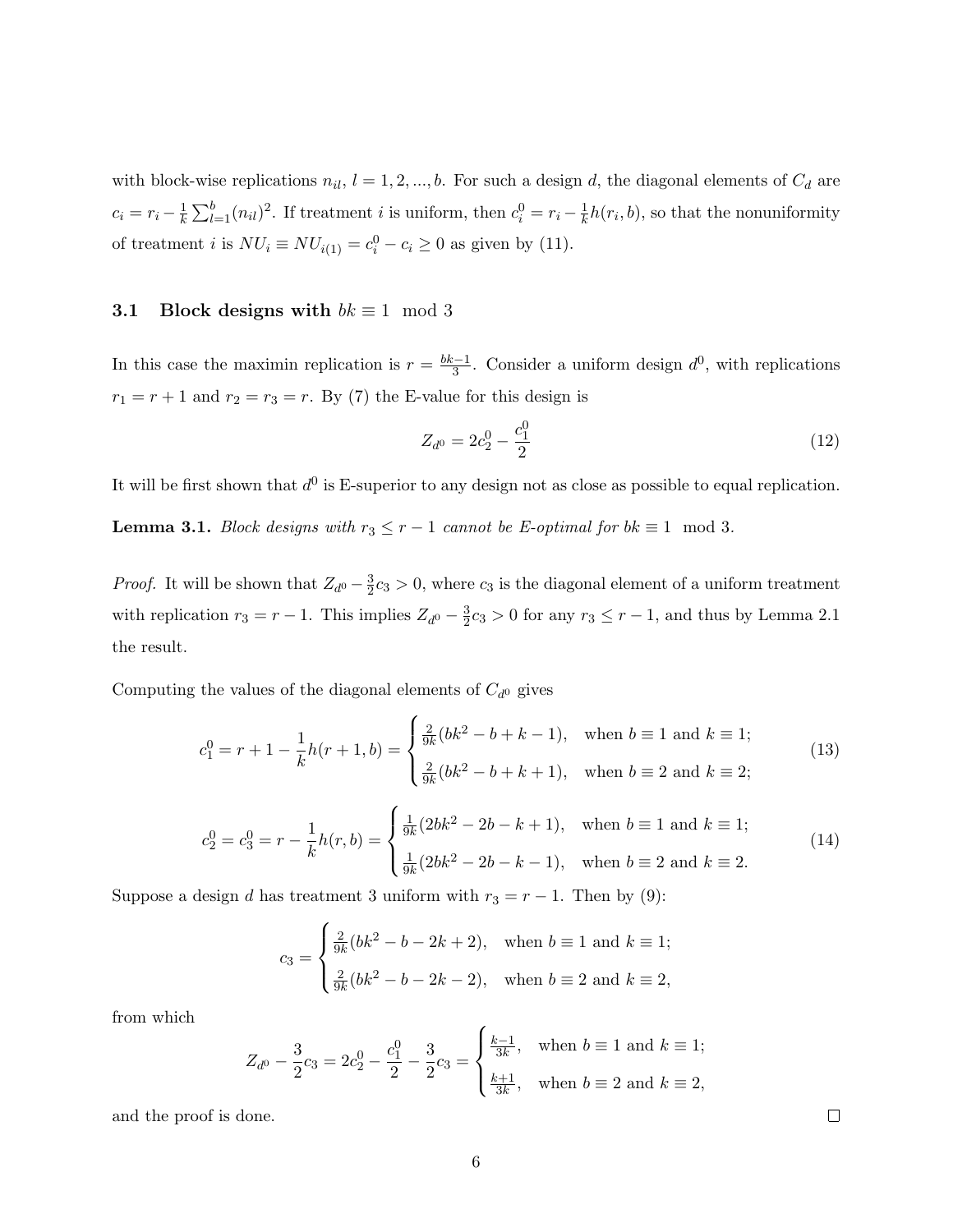So all the E-optimal designs must have the same replication numbers as  $d^0$ . Now uniformity of the treatment assignment will be investigated . It will be seen that while treatments 2 and 3 must be uniform, E-optimality can demand that treatment 1 not be uniform. Before embarking on the proof, some relationships will be derived for designs uniform in treatments 2 and 3.

To begin, suppose  $b \equiv k \equiv 1 \mod 3$ . With treatments 2 and 3 uniform, their block-wise replications are  $n_{2l}, n_{3l} \in \{int(\frac{r}{b})$  $(\frac{r}{b}), int(\frac{r}{b})$  $(\frac{r}{b})+1$ , where  $int(\frac{r}{b})$  $\frac{r}{b}) = \frac{bk-1}{3k} = \frac{k-1}{3}$  $\frac{-1}{3}$ . Treatment 1 will be nonuniform in block l if and only if  $n_{2l} = n_{3l} = \frac{k+2}{3}$  which would make  $n_{1l} = \frac{k-4}{3}$  $\frac{-4}{3}$ . Thus (see (11)) the nonuniformity  $NU_1$  of treatment 1 is  $\frac{2}{k}x$ , where x is the number of blocks in which  $n_{1l} = \frac{k-4}{3}$  $\frac{-4}{3}$ .

Similarly, when  $b \equiv k \equiv 2 \mod 3$  and treatments 2 and 3 are uniform, the nonuniformity  $NU_1$  of treatment 1 is  $\frac{2}{k}x$ , where x is the number of blocks in which  $n_{1l} = \frac{k+4}{3}$  $\frac{+4}{3}$ .

Then for any design uniform in treatments 2 and 3,  $c_1 = c_1^0 - NU_1$ . Establishing E-optimality will require knowledge of the maximum nonuniformity of treatment 1, that is, the largest possible value of  $NU_1$ , given that treatments 2 and 3 are constrained to be uniform. This maximum is obtained with the following block assignments:

$$
b \equiv 1 \text{ and } k \equiv 1
$$
\n
$$
n_{1j} \quad n_{2j} \quad n_{3j} \quad \text{no. of blocks}
$$
\n
$$
\frac{k+2}{3} \quad \frac{k-1}{3} \quad \frac{k-1}{3} \quad \frac{2b+1}{3} \quad \frac{k-2}{3} \quad \frac{k+1}{3} \quad \frac{k+1}{3} \quad \frac{k+2}{3} \quad \frac{k+2}{3} \quad \frac{k+2}{3} \quad \frac{k+2}{3} \quad \frac{k+2}{3} \quad \frac{k+2}{3} \quad \frac{k+3}{3} \quad \frac{k+4}{3} \quad \frac{k-2}{3} \quad \frac{k+3}{3} \quad \frac{k+4}{3} \quad \frac{k-2}{3} \quad \frac{k+4}{3} \quad \frac{k+2}{3} \quad \frac{k+3}{3} \quad \frac{k+4}{3} \quad \frac{k+3}{3} \quad \frac{k+4}{3} \quad \frac{k+5}{3} \quad \frac{k+5}{3} \quad \frac{k+3}{3} \quad \frac{k+4}{3} \quad \frac{k+3}{3} \quad \frac{k+5}{3} \quad \frac{k+3}{3} \quad \frac{k+4}{3} \quad \frac{k+5}{3} \quad \frac{k+3}{3} \quad \frac{k+3}{3} \quad \frac{k+3}{3} \quad \frac{k+3}{3} \quad \frac{k+3}{3} \quad \frac{k+3}{3} \quad \frac{k+3}{3} \quad \frac{k+3}{3} \quad \frac{k+3}{3} \quad \frac{k+3}{3} \quad \frac{k+3}{3} \quad \frac{k+3}{3} \quad \frac{k+3}{3} \quad \frac{k+3}{3} \quad \frac{k+3}{3} \quad \frac{k+3}{3} \quad \frac{k+3}{3} \quad \frac{k+3}{3} \quad \frac{k+3}{3} \quad \frac{k+3}{3} \quad \frac{k+3}{3} \quad \frac{k+3}{3} \quad \frac{k+3}{3} \quad \frac{k+3}{3} \quad \frac{k+3}{3} \quad \frac{k+3}{3} \quad \frac{k+3}{3} \quad \frac{k+3}{3} \quad \frac{k+3}{3} \quad \frac{k+3}{3} \quad \frac{k+3}{3} \quad \frac{k+3}{3} \quad \frac{k+3}{3} \quad \frac{k+3}{3} \quad \frac{k+3}{3} \quad \frac{k+3
$$

where xmax denotes the maximum number of blocks in which treatment 1 is nonuniform. Let D denote the difference between the diagonal elements of  $d^0$ :

$$
D = c_1^0 - c_2^0 = \begin{cases} \frac{k-1}{3k}, & \text{when } b \equiv k \equiv 1; \\ \frac{k+1}{3k}, & \text{when } b \equiv k \equiv 2 \end{cases}
$$
 (16)

The idea is to maintain uniformity in treatments 2 and 3, but to make treatment 1 nonuniform in such a way that  $c_1$  is as close as possible to  $c_2^0$ . Consider a design  $d^*$  uniform in treatments 2 and 3 and with treatment 1 nonuniform in  $x^* = \min \left[ xmax, int(\frac{D}{2/k}) \right]$  blocks. Note that י<br>ד

$$
int(\frac{D}{2/k}) = \begin{cases} int(\frac{k-1}{6}), & \text{when } b \equiv k \equiv 1; \\ int(\frac{k+1}{6}), & \text{when } b \equiv k \equiv 2. \end{cases}
$$
 (17)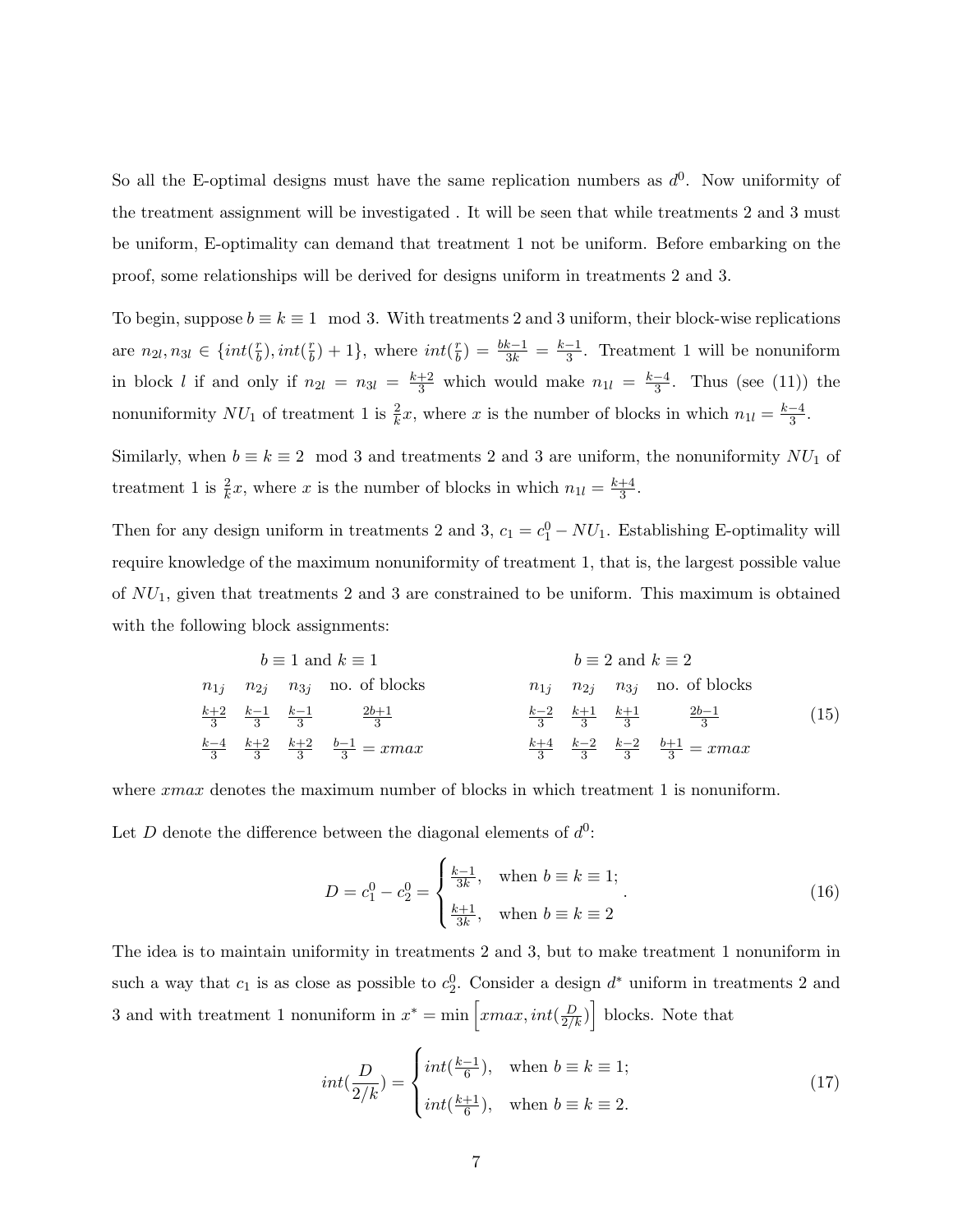**Theorem 3.1.** In  $\mathcal{D}(3, b, k)$  with  $bk \equiv 1 \mod 3$ , design  $d^*$  is E-M-optimal.

*Proof.* By (7), the E-value of  $d^*$  is

$$
Z_{d^*} = 2c_2^0 - \frac{1}{2}c_1^* = \frac{3}{2}c_2^0 - \frac{1}{2}(D - \frac{2}{k}x^*).
$$
 (18)

First, consider settings where  $xmax \ge int(\frac{D}{2/k})$  and so  $x^* = int(\frac{D}{2/k})$ . Designs which are nonuniform in treatments 2 and 3 will be eliminated first, followed by designs which are nonuniform in treatment 1 in a different number of blocks than  $d^*$ .

By (16),  $D - \frac{2}{k}$  $\frac{2}{k}x^* \leq \frac{1}{k}$  $\frac{1}{k}$ , and so

$$
Z_{d^*} \ge \frac{3}{2}c_2^0 - \frac{1}{2k}.\tag{19}
$$

Any design d nonuniform in treatment 2 will have  $c_2 \leq c_2^0 - \frac{2}{k}$  $\frac{2}{k}$ , and by Lemma 2.1,  $Z_d \leq \frac{3}{2}$  $\frac{3}{2}c_2 < Z_{d^*}.$ Therefore, any design nonuniform in treatment 2 will be E-inferior to  $d^*$ . By symmetry, the same result holds for designs nonuniform in treatment 3.

Any design d uniform in treatments 2 and 3 and with treatment 1 nonuniform in less than  $x^*$  blocks will have  $c_1 > c_1^*$ . So by (7) and (19),  $Z_d = 2c_2^0 - \frac{c_1}{2} < Z_{d^*}$ . Any design d uniform in treatments 2 and 3 with treatment 1 nonuniform in more than  $x^* = int(\frac{D}{2/k})$  blocks will have  $c_1 \leq c_2^0 - \frac{1}{k}$  $\frac{1}{k}$  (see (16)). Then (6) and (19)  $\Rightarrow Z_d = \frac{3}{2}$  $\frac{3}{2}c_3 < Z_{d^*}.$ 

Now consider settings where  $xmax < int(\frac{D}{2/k})$ , so  $x^* = xmax$ . Using (12), (13), and (14),

$$
Z_{d^*} = 2c_2^0 - \frac{1}{2}(c_1^0 - xmax\frac{2}{k}) = Z_{d^0} + \frac{xmax}{k} = \frac{bk - 1}{3}.
$$

By (4) and Lemma 2.2, it is known that for any d, an upper bound for  $Z_d$  is  $ub_d = c_2 + c_3 - \frac{c_1}{2}$ . As usual, let  $n_{il}$  denote the number of times treatment i appears in block l. Now write  $n_{1l} = n_1 + e_l$ , where  $n_1 = int(\frac{r_1}{b}) = int(\frac{bk+2}{3b})$  $(\frac{k+2}{3b})$ , and  $\sum_{l=1}^{b} e_l = r_1 - bn_1 = r + 1 - bn_1$ . The  $e_l$ 's are the deviations from equal block-wise replications for treatment 1. For a given set of  $e_i$ 's,  $ub_d$  is maximized when  $c_2 + c_3 = 2r - \frac{1}{k}$  $\overline{k}$  $\overline{\nabla^b}$  $\frac{b}{l=1}(n_{2l}^2+n_{3l}^2)$  is maximized. Thus the assignment pattern for the  $n_{2l}$ 's and  $n_{3l}$ 's that maximizes  $c_2 + c_3$  for given assignment of treatment 1 (and thus  $c_1$ ) is

$$
n_{2l} = n_{3l} = \frac{k - n_{1l}}{2} = \frac{1}{2}(k - n_1 - e_l).
$$

Note that when  $x^* = xmax$ ,  $d^*$  is a special case of this assignment pattern (as shown by the blockwise replications (15) for  $d^*$ ). In general, call this assignment pattern  $\bar{d}$ . Although a design with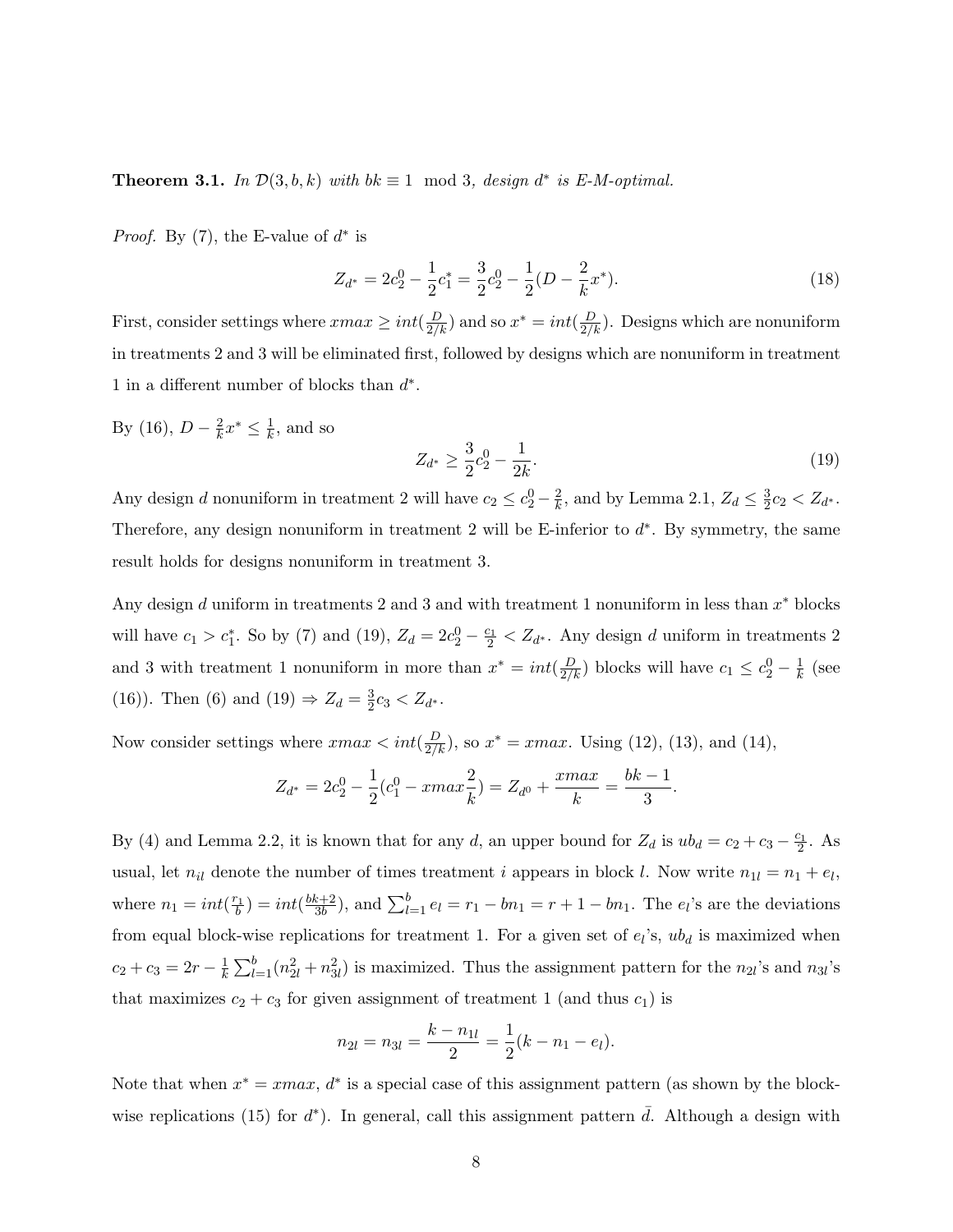these block-wise replications does not exist if  $k - n_1 - e_l$  is odd for some l, the bound  $ub_{\bar{d}} \equiv \overline{ub}$  will be useful in showing the optimality of  $d^*$ .  $C_{\bar{d}}$  has diagonal elements  $c_1 = r + 1 - \frac{1}{k}$ k  $\overline{\nabla^b}$  $_{l=1}^{b}(n_1+e_l)^2$ and  $c_2 = c_3 = r - \frac{1}{4l}$  $\overline{4k}$  $\overline{\nabla^b}$  $\frac{b}{l=1}(k-n_1-e_l)^2$  so that

$$
\overline{ub} = 2c_2 - \frac{c_1}{2} = \frac{3}{2}r - \frac{1}{2} - \frac{1}{2k} \sum_{j=1}^{b} [(k - n_1 - e_j)^2 - (n_1 + e_j)^2]
$$
  
=  $\frac{3}{2}r - \frac{1}{2} - \frac{1}{2} \sum_{j=1}^{b} (k - 2n_1 - 2e_j) = \frac{3}{2}r - \frac{1}{2} - \frac{1}{2}[bk - 2(r+1)]$   
=  $r = \frac{bk - 1}{3}$ .

A key observation is that the upper limit  $\overline{ub}$  does not depend on the values of the  $e_l$ 's!

Now  $Z_{d^*} = \overline{ub}$ , which means that  $d^*$  is E-optimal. The only question remaining is whether there are other E-optimal designs. Again,  $Z_d \leq ub_d \leq \overline{ub}$ , and  $ub_d$  does not attain  $\overline{ub}$  for most designs. For a given assignment of treatment 1, if  $n_{2l} \neq n_{3l}$  for some l, then  $ub < u\overline{b}$ . But  $n_{2l} = n_{3l}$  for all  $l \Rightarrow c_2 = c_3$ . If  $c_1 < c_2 = c_3$ , then (6) gives  $Z_d = \frac{3c_1}{2} < \overline{ub}$ . Therefore, for  $xmax < int(\frac{diff}{2/k})$ , a design can be E-optimal only if  $n_{2l} = n_{3l}$  for all l, and  $c_1 \ge c_2$ .

If  $xmax < int(\frac{diff}{2/k})$  and other E-optimal designs exist,  $d^*$  is E-M-optimal because it has higher  $\Box$ trace, and  $C_d$  has only two non-zero eigenvalues.

**Example 3.1.** As a simple example of a design, other than  $d^*$ , which is E-optimal, consider two blocks of size 50. Here are the block assignments for designs  $d^*$  and  $d'$ , both E-optimal with minimum eigenvalue  $Z_{d^*} = Z_{d'} = r = 33$ . These designs are E-superior to the uniform design  $d^0$ which places treatment 1 on 17 units in each block.

|  | $j \mid n_{1j} \mid n_{2j} \mid n_{3j}$                                   |   | $j \mid n_{1j} \mid n_{2j} \mid n_{3j}$                                   |                      |  |
|--|---------------------------------------------------------------------------|---|---------------------------------------------------------------------------|----------------------|--|
|  | $\begin{array}{ c c c c c } \hline 1 & 16 & 17 & 17 \ \hline \end{array}$ |   | $\begin{array}{ c c c c c } \hline 1 & 14 & 18 & 18 \ \hline \end{array}$ |                      |  |
|  | $\begin{array}{c cc} \hline 2 & 18 & 16 & 16 \end{array}$                 | 2 |                                                                           | $20\quad 15\quad 15$ |  |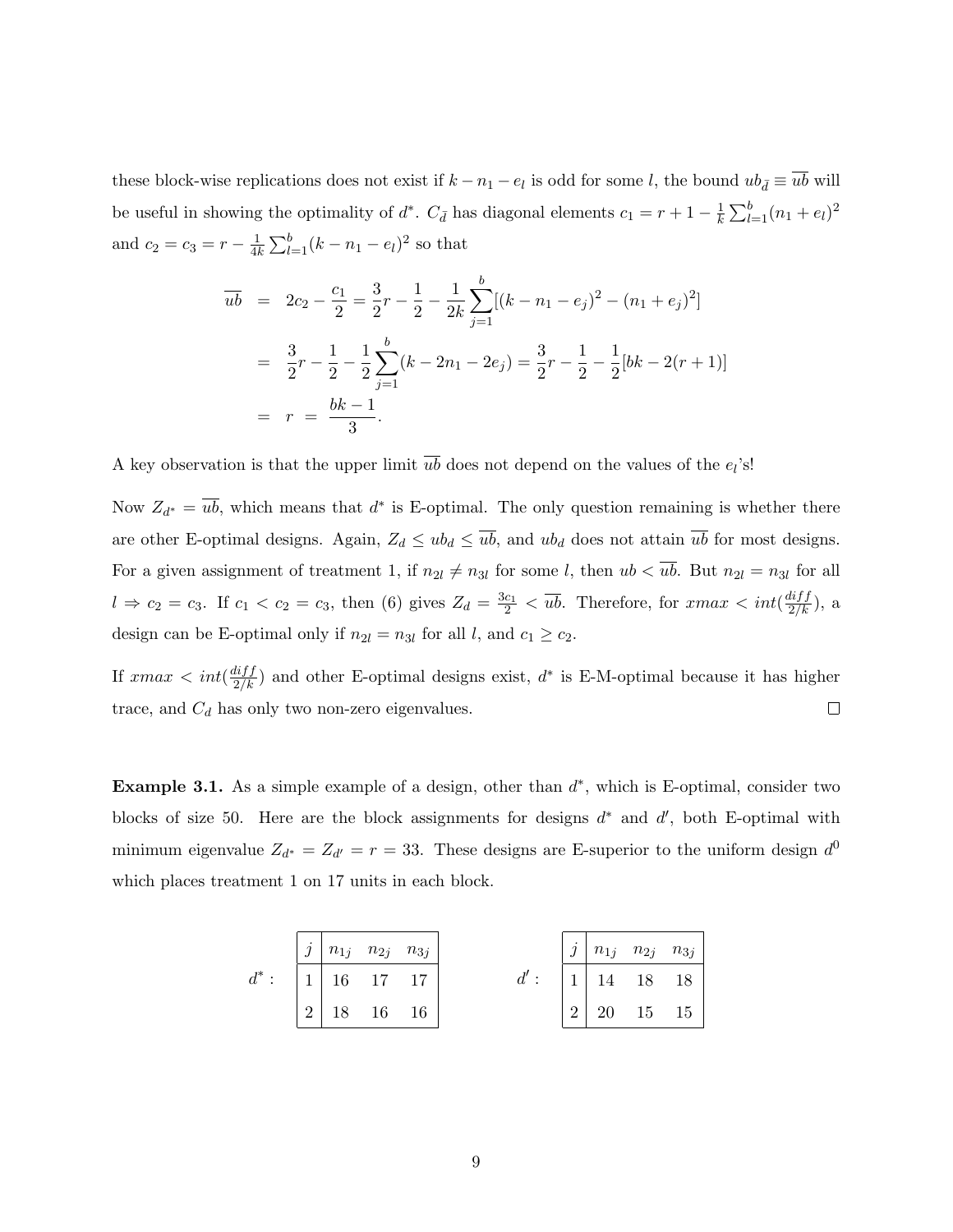#### 3.2 Block designs with  $bk \equiv 2 \mod 3$

**Theorem 3.2.** In  $\mathcal{D}(3, b, k)$  with  $bk \equiv 2 \mod 3$ , the E-M-optimal designs are uniform with replications  $r_1 = r_2 = \frac{bk+1}{3}$  $\frac{k+1}{3}$ , and  $r_3 = \frac{bk-2}{3}$  $\frac{3-2}{3}$ .

*Proof.* Here the maximin replication is  $r = \frac{bk-2}{3}$  $\frac{n-2}{3}$ . Consider a uniform design  $d^0$  with  $r_1 = r_2 = r+1$ , and  $r_3 = r$ . Then  $c_1^0 = c_2^0 > c_3^0$ , and the E-value for  $d^0$  is  $Z_{d^0} = \frac{3}{2}$  $\frac{3}{2}c_3^0$  by (6).

Any design d with  $r_3 \leq r$  will have  $c_3 \leq c_3^0$ , and therefore  $Z_d \leq Z_{d^0}$ , by Lemma 2.1. By the same argument, any other design with  $r_i = r$  and not uniform in treatment i is E-inferior to  $d^0$ . Therefore  $d^0$  is E-optimal.

Since  $d^0$  is uniform,  $C_{d^0}$  has maximum trace amongst all block designs. Since  $C_d$  has only two non-zero eigenvalues,  $d^0$  is E-M-optimal. Any nonuniform design will have smaller trace, so no nonuniform design can be E-M-optimal.

Uniform designs with  $r_i < r$  are E-inferior to  $d^0$  by lemma 2.1, leaving only one possible competitor. A uniform design d with  $r_1 = r + 2$ , and  $r_2 = r_3 = r$  has  $c_1 > c_3^0$  and  $c_2 = c_3 = c_3^0$ . For these values (7) gives  $Z_d = 2c_3^0 - \frac{1}{2}$  $\frac{1}{2}c_1 < Z_{d^0}.$  $\Box$ 

### 4 Experiment size  $m \equiv 1 \mod 3$

For this setting the maximin replication is  $r = \frac{m-1}{3}$  $\frac{-1}{3}$ . Consider a uniform design  $d^0$  with  $r_1 = r + 1$ and  $r_2 = r_3 = r$ , call it  $d^0$ . By (7) the E-value for this design

$$
Z_{d^0} = 2c_2^0 - \frac{c_1^0}{2} \tag{20}
$$

Similar to lemma 3.1, it will be shown that  $d^0$  is E-superior to any design with  $r_3 \le r-1$ , reducing the class of E-competitors.

**Lemma 4.1.** Designs for which  $r_3 \leq r - 1$  cannot be E-optimal for  $m \equiv 1 \mod 3$  if  $n > 2$ , or if  $n = 2$  and  $(b_1, b_2) \neq (4, 4)$ .

*Proof.* It will be shown that  $Z_{d^0} - \frac{3}{2}$  $\frac{3}{2}c_3 \geq 0$ , where  $c_3$  is the diagonal element of a uniform treatment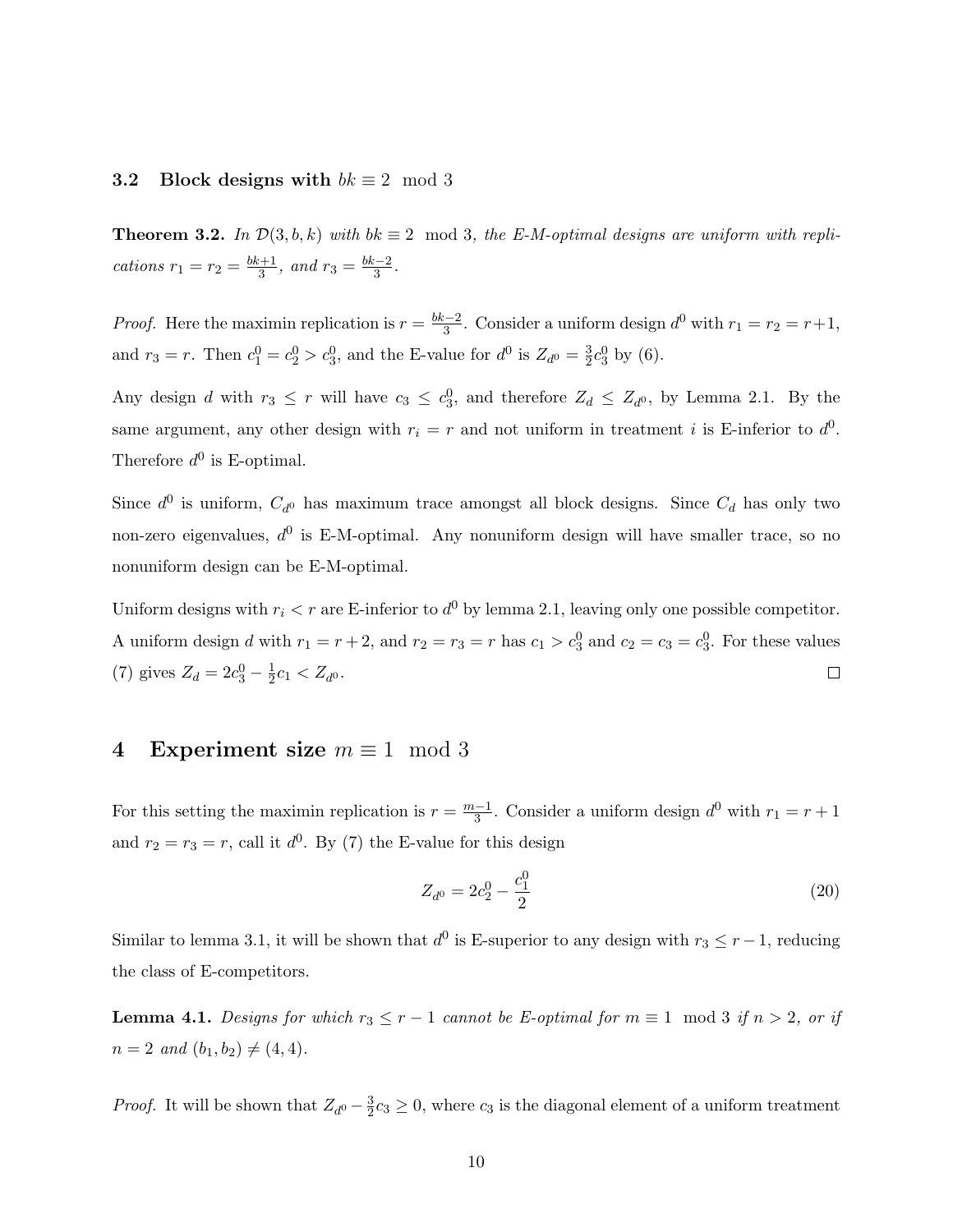with replication  $r_3 = r - 1$  and  $Z_{d^0}$  is given by (20). This implies that  $Z_{d^0} - \frac{3}{2}$  $\frac{3}{2}c_3 \geq 0$  for any  $r_3 \leq r - 1$ , and thus by Lemma 2.1,  $d^0$  is E-superior to any design which has  $r_3 \leq r - 1$ .

To do this, the following identities are required:  $\overline{a}$ 

$$
r \mod b_j = r_{(b_j)} = \begin{cases} \frac{b_j - 1}{3} & \text{when } b_j \equiv 1 \mod 3; \\ \frac{2b_j - 1}{3} & \text{when } b_j \equiv 2 \mod 3. \end{cases}
$$
(21)

$$
r - 1 \mod b_j = (r - 1)_{(b_j)} = \begin{cases} \frac{b_j - 4}{3} & \text{when } b_j \equiv 1 \mod 3; \\ \frac{2b_j - 4}{3} & \text{when } b_j \equiv 2 \mod 3. \end{cases}
$$
(22)

Note that  $(r-1)_{(b_j)} = r_{(b_j)} - 1$ , so

$$
b_j[2h(r, b_j) - \frac{1}{2}h(r+1, b_j) - \frac{3}{2}h(r-1, b_j)] = -b_j[\frac{1}{2}\Delta h(r, b_j) - \frac{3}{2}\Delta h(r-1, b_j)]
$$
  
= 
$$
-b_j[\frac{1}{2} + \frac{1}{b_j}(r - r_{(b_j)}) - \frac{3}{2} - \frac{1}{b_j}(r - 1 - (r - 1)_{(b_j)})]
$$
  
= 
$$
b_j + 2(r - r_{(b_j)})
$$
 (23)

Now using  $(20)$  and  $(9)$ :

$$
Z_{d0} - \frac{3}{2}c_3 = 2r - \frac{r+1}{2} - \frac{3(r-1)}{2} + \frac{n-1}{m}[2r^2 - \frac{1}{2}(r+1)^2 - \frac{3}{2}(r-1)^2]
$$
  
\n
$$
-\frac{1}{m}\sum_{j=1}^n b_j[2h(r, b_j) - \frac{1}{2}h(r+1, b_j) - \frac{3}{2}h(r-1, b_j)]
$$
  
\n
$$
\stackrel{(23)}{=} 1 + \frac{2}{m}(n-1)(r-1) - \frac{1}{m}\sum_{j=1}^n (b_j + 2r - 2 - 2(r-1)_{(b_j)})
$$
  
\n
$$
= \frac{1}{m}(m + 2(n-1)(r-1) - \sum_{j=1}^n b_j - 2nr + 2r + 2\sum_{j=1}^n (r-1)_{(b_j)})
$$
  
\n
$$
= \frac{1}{m}(m - 2r + 2 - \sum_{j=1}^n b_j + 2\sum_{j=1}^n (r-1)_{(b_j)})
$$
  
\n
$$
= \frac{1}{3m}(m + 8 - 3\sum_{j=1}^n b_j + 6\sum_{j=1}^n (r-1)_{(b_j)}),
$$
  
\n(24)

since  $r = \frac{m-1}{3}$  $\frac{-1}{3}$ . Write  $y =$  $\overline{a}$  $b_j + 8 - 3\sum b_j + 6\sum (r-1)_{(b_j)}$ ;  $y \ge 0$  will be shown by induction. For the first induction step, check inequality for  $n = 2$ , with the two cases:

1.  $b_1 \equiv b_2 \equiv 1 \mod 3 \Rightarrow y \stackrel{(22)}{=} (b_1 - 1)(b_2 - 1) - 9 \ge 0$  with equality if and only if  $b_1 = b_2 = 4$ . 2.  $b_1 \equiv b_2 \equiv 2 \mod 3 \Rightarrow y \stackrel{(22)}{=} (b_1 + 1)(b_2 + 1) - 9 \ge 0$  with equality if and only if  $b_1 = b_2 = 2$ (in which case no connected design exists).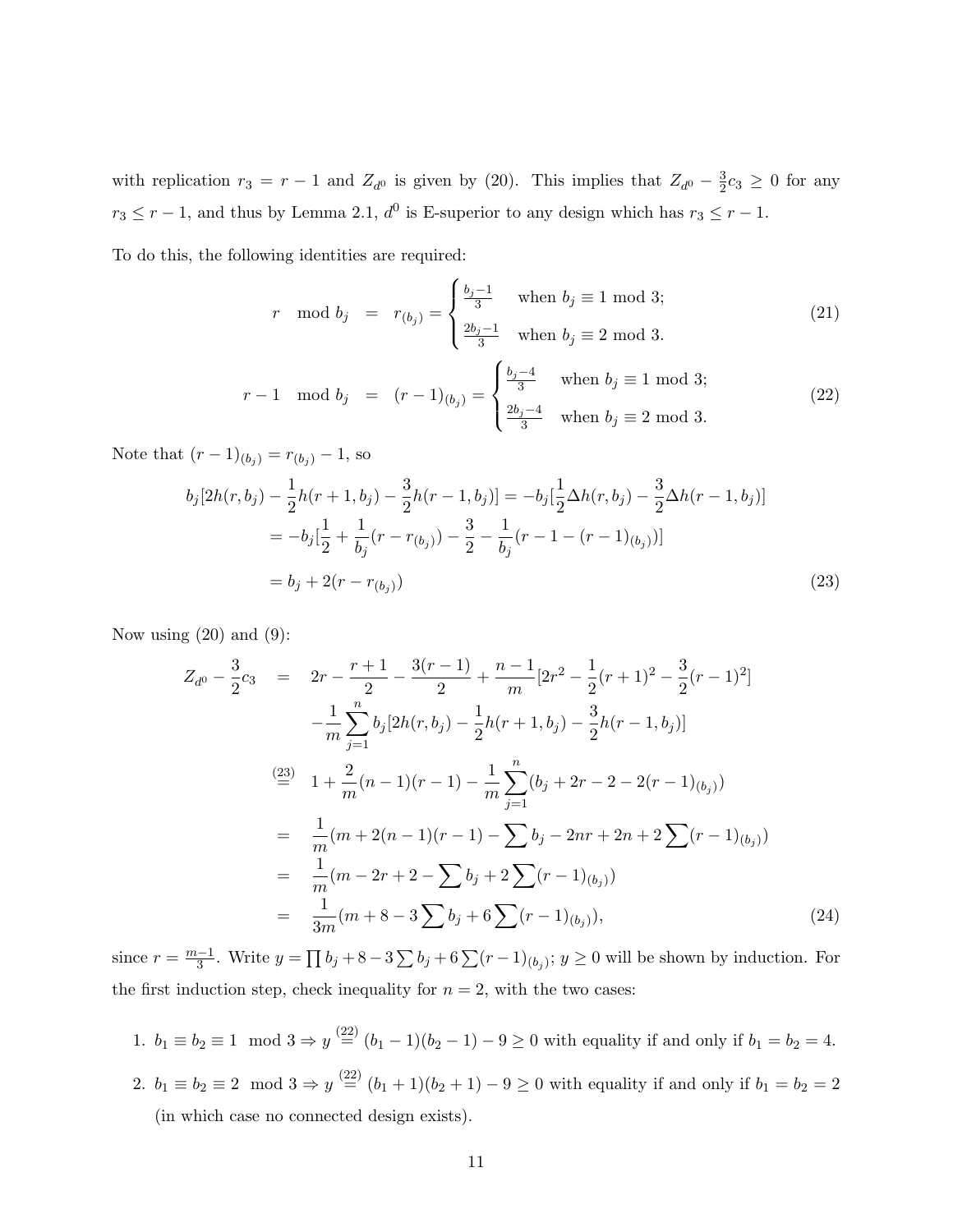By (22),  $(r-1)_{(b_j)} \geq \frac{b_j-4}{3}$  $\frac{-4}{3}$ , with equality when  $b_j \equiv 1 \mod 3$ , so  $y \geq 1$  $\overline{ }$  $b_j - \sum b_j - 8(n-1).$ 

For the second induction step, assume for  $n \geq 3$  that  $y \geq 0$  for  $n-1$  factors, that is,  $\prod_{j=1}^{n-1} b_j \geq$  $\sum_{j=1}^{n-1} b_j + 8(n-2)$ . This implies that  $\prod_{j=1}^{n} b_j \geq [$  $\nabla^{n-1}$  $_{j=1}^{n-1}b_j + 8(n-2)]b_n >$  $\sum_{n=1}^{\infty}$  $\sum_{j=1}^{n} b_j + 8(n-1).$ Therefore  $y \ge 0$  for any  $n \ge 2$ , and  $y = 0$  if and only if  $n = 2$  and  $b_1 = b_2 = 4$  or  $b_1 = b_2 = 2$ .

Lemma 4.1 leaves open the possibility of different replications for the  $4 \times 4$  layout. This case is easily disposed of by complete enumeration, which shows there are two E-optimal designs:



Both designs are uniform, with replication vectors  $(6, 5, 5)$  and  $(6, 6, 4)$ , respectively.

Henceforth assume  $r_1 = r + 1$ ,  $r_2 = r_3 = r$ . Now uniformity of the treatment assignment will be investigated. It will be seen that while treatments 2 and 3 must be uniform, E-optimality can demand that treatment 1 not be uniform. Before embarking on the proof, some relationships will be derived for the case of treatments 2 and 3 uniform.

To begin, suppose  $b_j \equiv 1 \mod 3$ , which means that  $mb_j^{-1} \equiv 1 \mod 3$ . Every block of factor j has  $mb_j^{-1}$  cells. With treatments 2 and 3 uniform, their block-wise replications are  $n_{2jl}, n_{3jl} \in$  $\{int(\frac{r}{b})\}$  $(\frac{r}{b_j})$ , int $(\frac{r}{b_j})$  $\left(\frac{r}{b_j}\right) + 1$ , and by (21) int $\left(\frac{r}{b_j}\right)$  $\frac{r}{b_j}$ ) =  $\frac{mb_j^{-1}-1}{3}$  $\frac{1}{3}$ . Treatment 1 will be nonuniform in block l of factor *j* if and only if  $n_{2jl} = n_{3jl} = \frac{m_{j}^{l-1} + 2}{3}$  which would make  $n_{1jl} = \frac{m_{j}^{l-1} - 4}{3}$  $\frac{1}{3}$ . Thus (see (11)) the nonuniformity  $NU_{1(j)}$  of treatment 1 due to factor j is  $\frac{2}{mb_j^{-1}}x_j$ , where  $x_j$  is the number of blocks of factor *j* in which  $n_{1jl} = \frac{mb_j^{-1}-4}{3}$  $\frac{1}{3}$ . Then for any design uniform in treatments 2 and 3,  $c_1 = c_1^0 - NU_1$ . Establishing E-optimality will require knowledge of the maximum nonuniformity of treatment 1 in factor j, that is, the largest possible value of  $NU_{1(j)}$ , given that treatments 2 and 3 are constrained to be uniform. This maximum is obtained with the following block assignments:

### $b_i \equiv 1 \mod 3$

$$
n_{1jl} \t n_{2jl} \t n_{3jl} \t n_{0. of blocks}
$$
  
\n
$$
\frac{mb_j^{-1}+2}{3} \frac{mb_j^{-1}-1}{3} \frac{mb_j^{-1}-1}{3} \frac{mb_j^{-1}-1}{3} \frac{2b_j+1}{3}
$$
  
\n
$$
\frac{mb_j^{-1}-4}{3} \frac{mb_j^{-1}+2}{3} \frac{mb_j^{-1}+2}{3} \frac{b_j-1}{3} = xmax_j
$$
\n(25)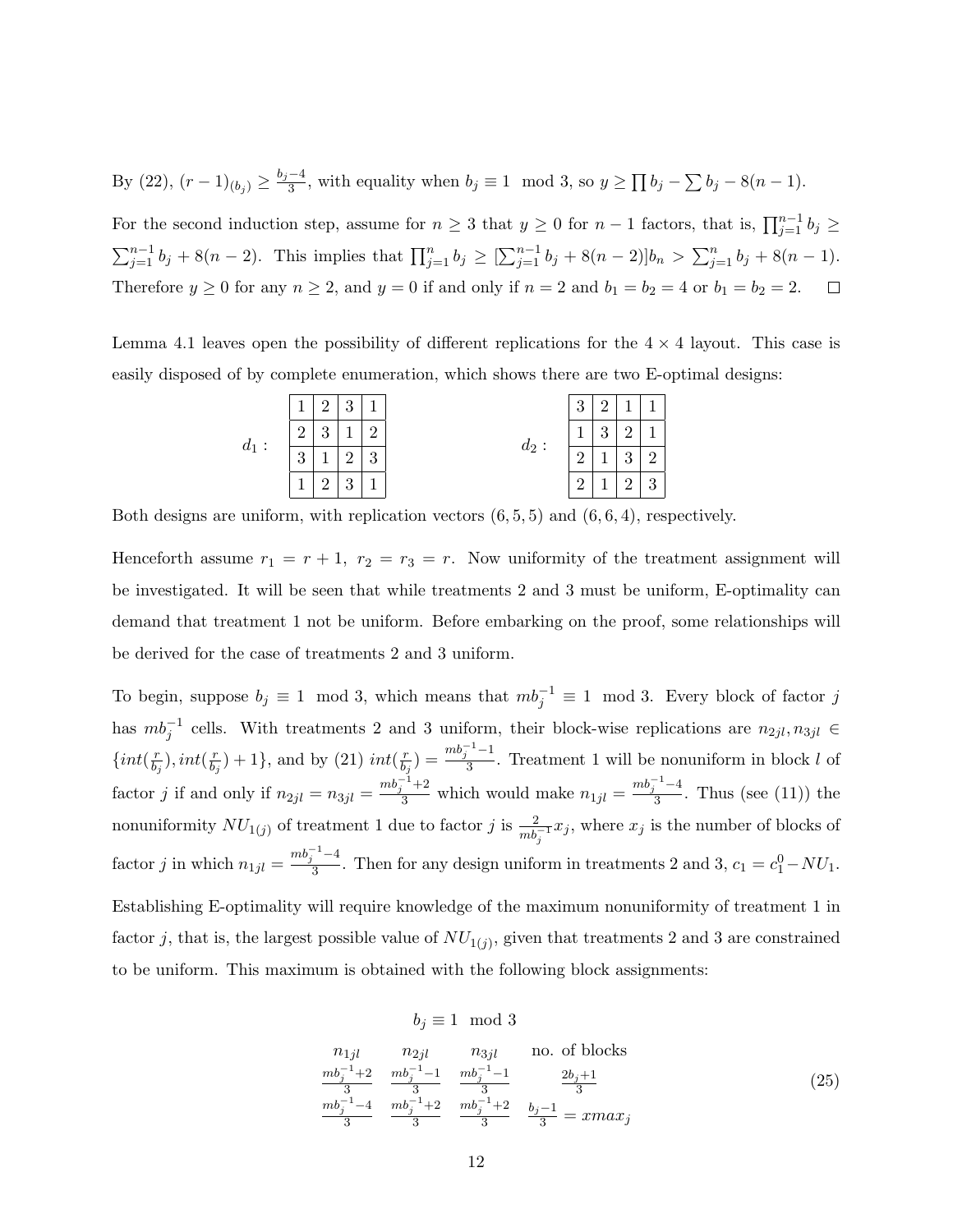where  $xmax_j$  is the maximum number of blocks in which treatment 1 can be nonuniform in factor j. Similarly, when  $b_j \equiv 2 \mod 3$ ,  $NU_{1(j)} = \frac{2}{mb_j^{-1}} x_j$ , where  $x_j$  is the number of blocks of factor j in which  $n_{1jl} = \frac{mb_j^{-1}-4}{3}$  $\frac{1}{3}$ . This is obtained with these block assignments:

$$
b_j \equiv 2 \mod 3
$$
  
\n $n_{1jl}$   $n_{2jl}$   $n_{3jl}$  no. of blocks  
\n $\frac{mb_j^{-1}-2}{3}$   $\frac{mb_j^{-1}+1}{3}$   $\frac{mb_j^{-1}+1}{3}$   $\frac{2b_j-1}{3}$   
\n $\frac{mb_j^{-1}+4}{3}$   $\frac{mb_j^{-1}-2}{3}$   $\frac{mb_j^{-1}-2}{3}$   $\frac{b_j+1}{3} = xmax_j$  (26)

where now  $xmax_j = \frac{b_j+1}{3}$  $\frac{+1}{3}$ .

Design  $d^0$  was defined above as the uniform design with replications  $r_1 = r + 1$ , and  $r_2 = r_3 = r$ . Let D denote the difference between  $c_1^0$  and  $c_2^0$ .

$$
D = c_1^0 - c_2^0 = 1 - \frac{1}{m} \sum_{j=1}^n b_j \Delta h(r, b_j) + \frac{n-1}{m} (2r+1) =
$$
  
= 
$$
\frac{2mn + m + n - 1}{3m} - \frac{1}{m} \sum_{j=1}^n [b_j + 2(r - r_{(b_j)})]
$$
(27)

Now competitors to  $d^0$  can be defined. The idea is to maintain uniformity in treatments 2 and 3, but to make treatment 1 nonuniform in such a way that  $c_1$  is as close as possible to  $c_2^0$ . Thus consider two designs, call them  $d^*$  and  $d_*$ , where for  $d^*$ ,  $c_1^* \geq c_2^0$ , and for  $d_*, c_{1*} \leq c_2^0$ . To find the number of blocks  $x_j^*$  and  $x_{j*}$  of factor j in which treatment 1 should be made nonuniform, solve the following integer minimization/maximization problems:

maximize 
$$
\frac{2}{m} \sum_{j=1}^{n} (b_j x_j^*)
$$
, subject to  $0 \le x_j^* \le x \max_j$  and  $\frac{2}{m} \sum_{j=1}^{n} (b_j x_j^*) \le D$  (28)

minimize 
$$
\frac{2}{m} \sum_{j=1}^{n} (b_j x_{j*}),
$$
 subject to  $0 \le x_{j*} \le x \max_j$  and  $\frac{2}{m} \sum_{j=1}^{n} (b_j x_{j*}) \ge D$  (29)

Note that (29) may not have a solution. This occurs exactly when  $\frac{2}{m}$  $\sum_{n=1}^{\infty}$  $_{j=1}^{n}(b_j \, xmax_j) < D.$ 

**Theorem 4.1.** For  $m \equiv 1 \mod 3$ , if  $n > 2$ , or if  $n = 2$  and  $(b_1, b_2) \neq (4, 4)$ , E-M-optimal designs have the same block assignments as either  $d^*$  or  $d_*$ . Furthermore,  $d^*$  is E-M-optimal if and only if 1  $\overline{m}$  $\sum_{n=1}^{\infty}$  $\sum_{j=1}^{n} b_j (3x_{j*} - x_j^*) \leq D$  or  $\frac{2}{m}$  $\sum_{n=1}^{\infty}$  $_{j=1}^{n}(b_j \, xmax_j) < D.$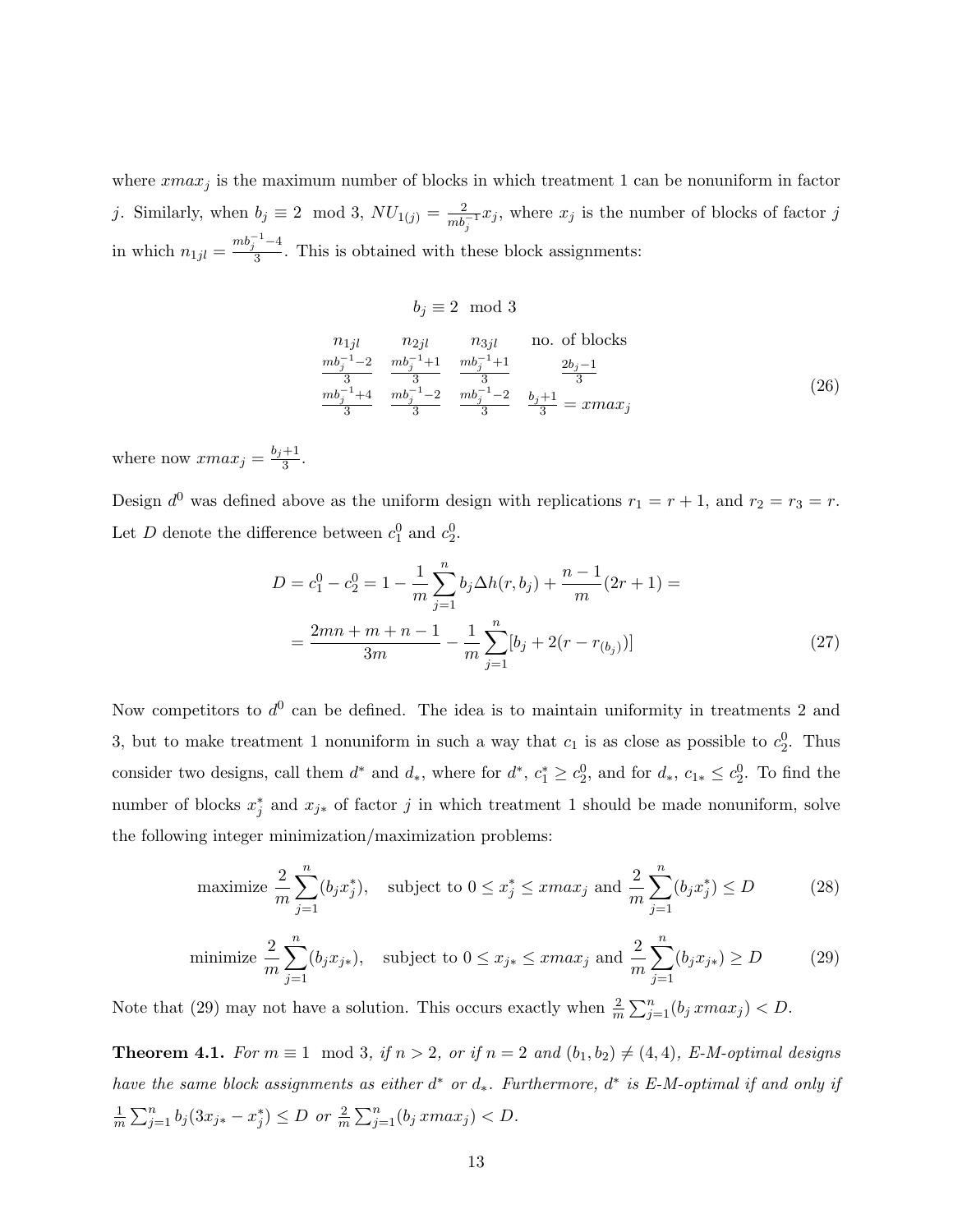When  $n = 2$  and  $b_1 = b_2 = 4$ , an E-M-optimal design different from  $d^*$  and  $d_*$  exists, as discussed following lemma 4.1.

Proof. The E-values for the two proposed designs are

$$
Z^* = 2c_2^0 - \frac{c_1^*}{2} \quad \text{and} \quad Z_* = \frac{3}{2}c_{1*}
$$
 (30)

where  $c_1^* = c_2^0 + D - \frac{2}{m}$  $\overline{m}$  $\sum_{n=1}^{\infty}$  $j=1(b_jx_j^*)$ , and  $c_{1*}=c_2^0+D-\frac{2}{m}$  $\overline{m}$  $\sum_{n=1}^{\infty}$  $_{j=1}^{n}(b_jx_{j*})$ . It can be easily seen that  $Z^* \geq Z_*$  if and only if  $D \geq \frac{1}{m}$  $\overline{m}$  $\sum_{n=1}^{\infty}$  $j=1 \ b_j (3x_{j*} - x_j^*)$ . In case of equality, design  $d^*$  is E-M better because  $c_1^* > c_{1*}$ .

By lemmas 2.1 and 2.2, the E-value of any design d with  $c_2 = c_3 = c_2^0$  is  $Z_d =$  $\overline{a}$  $\left($  $\left| \right|$  $2c_2^0 - \frac{c_1}{2}$  if  $c_1 \ge c_2^0$ 3  $\frac{3}{2}c_1$  if  $c_1 < c_2^0$ . The conditions on  $d^*$  and  $d_*$  imply  $Z^* > 2c_2^0 - \frac{c_1}{2}$  if  $c_1 \geq c_2^0$ , and  $Z_* > \frac{3}{2}$  $\frac{3}{2}c_1$  if  $c_1 < c_2^0$ . The goal is to show that any design nonuniform in treatments 2 or 3 cannot have a higher E-value than both  $d^*$  and  $d_*$ , so that E-M-optimal designs must have  $c_2 = c_3 = c_2^0$ .

First, note that by the definition of  $d^*$ , if  $c_1^* - c_2^0 \geq \frac{2b_j}{m}$  $\frac{2b_j}{m}$  then  $x_j^* = xmax_j$ , otherwise treatment 1 could have been made nonuniform in one more block of factor j. Also  $c_1^* - c_2^0 \ge \frac{2b_j}{m}$  $\frac{2\sigma_j}{m}$  implies one of the following two statements are true:

- 1.  $x_{j*} = 0$ , for otherwise making treatment 1 nonuniform in  $x_{j*} 1$  blocks in direction j would bring  $c_1$  closer to  $c_2^0$  than at least one of  $c_1^*$  or  $c_{1*}$ ;
- 2.  $x_j^* = \text{max}_j$  for all j and equation (29) has no solution.

In the latter situation,  $d^*$  will be shown to be E-M-optimal (see the last paragraph of this proof). Now suppose

$$
c_1^* - c_2^0 \ge \frac{2b_j}{m} \text{ for all } j < s
$$
\n
$$
c_1^* - c_2^0 < \frac{2b_j}{m} \text{ for all } j \ge s
$$
\n
$$
(31)
$$

for some  $s \leq n$ . It follows that

$$
x_j^* = xmax_j \text{ and } x_{j*} = 0 \text{ for all } j < s. \tag{32}
$$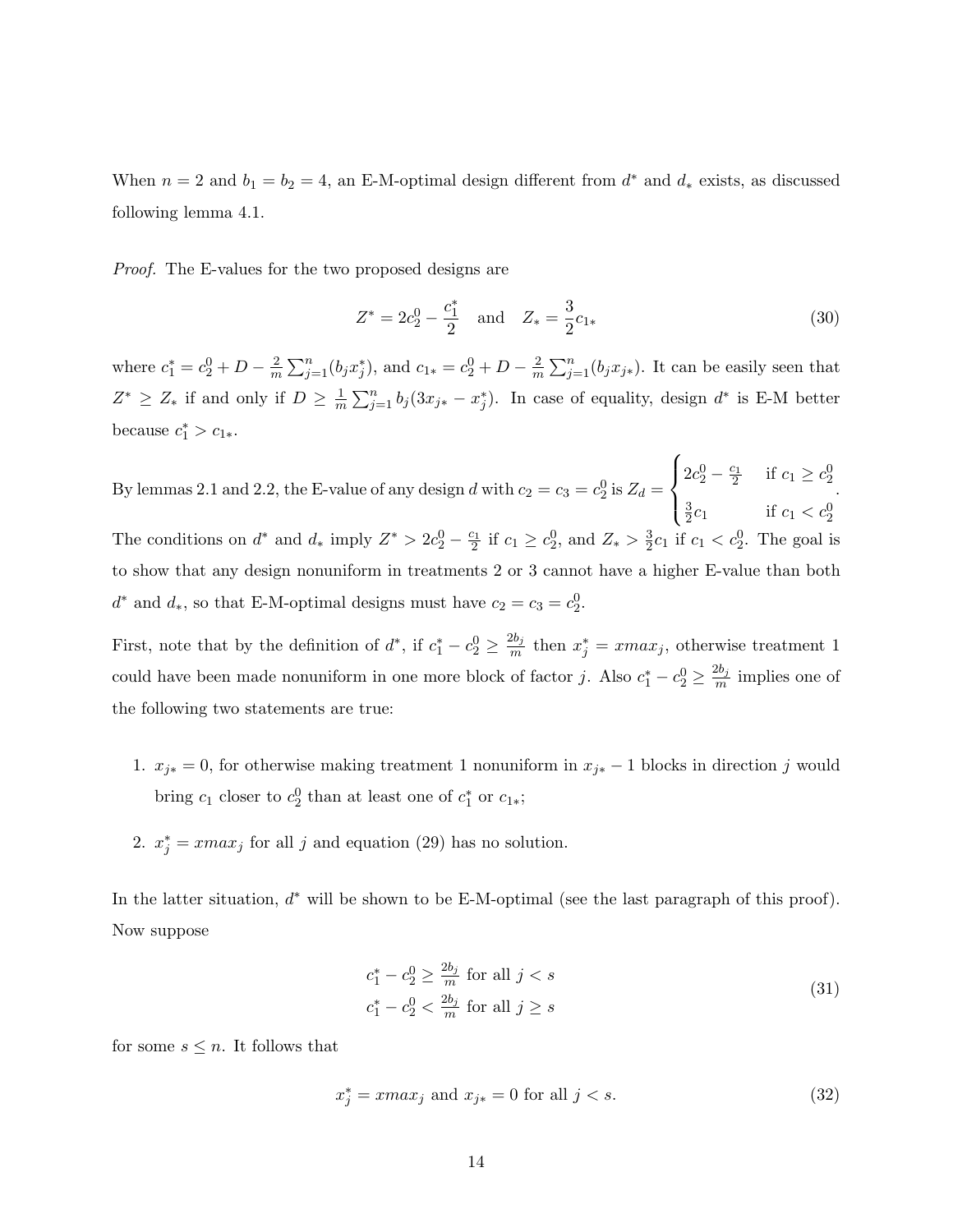This implies that  $Z^* = 2c_2^0 - \frac{c_1^*}{2} > \frac{3}{2}$  $\frac{3}{2}c_2^0 - \frac{b_j}{m}$  $\frac{\partial j}{m}$  for all  $j \geq s$ . Then any design which has treatment 2 nonuniform in any direction  $j \geq s$  will have  $c_2 \leq c_2^0 - \frac{2b_j}{m}$  $\frac{20j}{m}$ , and so by Lemma 2.1, (30) and (31),  $Z_d \leq \frac{3}{2}$  $\frac{3}{2}c_2 \leq \frac{3}{2}$  $\frac{3}{2}c_2^0 - \frac{3b_j}{m} < Z^*$ ; this also applies for any design that has treatment 3 nonuniform in any direction  $j \geq s$ .

Thus, E-optimal designs have treatments 2 and 3 uniform in any direction  $j \geq s$ . Let  $NU_{1(\geq s)}$ denote the nonuniformity of treatment 1 in directions  $j \geq s$ .  $\frac{1}{2}$  $\overline{a}$ 

$$
NU_{1(\geq s)} = \sum_{j=s}^{n} NU_{i(j)} = \frac{1}{m} \sum_{j=s}^{n} b_j \left[ \sum_{l=1}^{b_j} n_{1jl}^2 - h(r+1, b_j) \right]
$$
(33)

Similarly, define  $NU_{1(< s)}$  as the nonuniformity of treatment 1 in directions  $j < s$ . Also let  $NU_{1(\geq s)}^*$ and  $NU_{1(\geq s*)}$  represent treatment 1 nonuniformity in directions  $j \geq s$  in designs  $d^*$  and  $d_*$ . By (28) and (29) there is no design d uniform in treatments 2 and 3 with  $c_{1*} < c_{d1} < c_1^*$ . Suppose there exists a design d'uniform in treatments 2 and 3 in directions  $j \geq s$  which has  $NU^*_{1(\geq s)} < NU'_{1(\geq s)}$  $NU_{1(\geq s\ast)}$ . It is claimed that this is not possible because it would contradict the preceding statement:

- 1. If  $NU'_{1(\geq s)} \geq D$ , arranging treatments 1, 2 and 3 uniformly in directions  $j < s$  of d', will result in  $c_{1*} < c_1' \le c_1^0 - D < c_1^*$  since  $NU_{< s*} = 0$  by (32).
- 2. If  $D \frac{2b_{s-1}}{m}$  <  $NU'_{1(\geq s)}$  < D, arranging treatments 1, 2 and 3 uniformly in directions  $j < s$ of d', will result in  $c_{1*} \le c_1^0 - D < c_1' < c_1^*$ , since by (31),  $c_1^* - c_2^0 \ge \frac{2b_j}{m}$  $\frac{2b_j}{m}$  for all  $j < s$
- 3. If  $NU'_{1(\geq s)} \leq D \frac{2b_{s-1}}{m}$  $\frac{b_{s-1}}{m}$  then  $c'_1 - c_2^0 \ge \frac{2b_j}{m}$  $\frac{2b_j}{m}$  for all  $j < s$  if all treatments of d' are uniform in all directions  $j < s$ . Note that  $c_1^* - c_2^0 \ge \frac{2b_j}{m}$  $\frac{1}{m}$  for all  $j < s$ , as well. Now, keeping treatments 2 and 3 uniform in all directions, take  $x'_{j} = xmax_{j} = x_{j}^{*}$  for all  $j < s$ , where treatment 1 of d' is nonuniform in  $x'_j$  blocks of direction  $j < s$ . Then  $c'_1 < c_1^0 - D$  by definition of  $c_1^*$  and the fact that  $NU^*_{1(\geq s)} < NU'_{1(\geq s)}$ , and so  $c'_1 < c_{1*}$  by definition of  $c_{1*}$ . Now decrease  $x'_1$  one unit at a time down to 0, then decrease  $x_2'$  one unit at a time down to 0, and so on, stopping as soon as  $c_1 > c_1^0 - D$  is achieved. Due to the ordering on the  $b_j$ 's and consequently on the step sizes this procedure takes in changing  $c'_1$ , and since  $NU^*_{1(\geq s)} < NU'_{1(\geq s)}$ , the ending value must satisfy  $c'_1 < c_1^*$ .

Each case says  $c_{1*} < c'_1 < c^*$  with a uniform arrangement of treatments 2 and 3 in d', which contradicts (28) and (29). Hence, there is no competitor design, uniform in treatments 2 and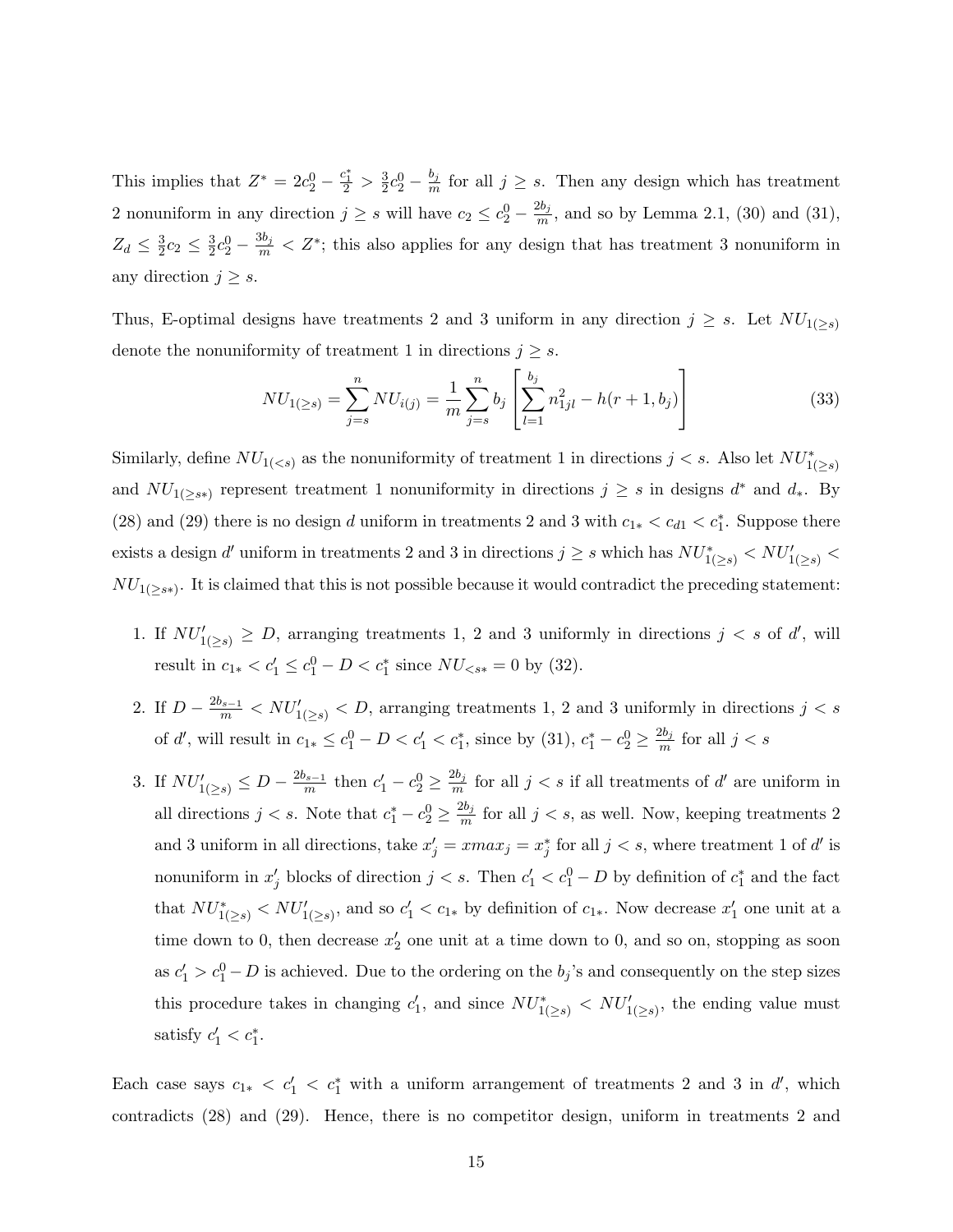3 in directions  $j \geq s$ , which has  $NU_{1(\geq s)}^* < NU_{1(\geq s)}^* < NU_{1(\geq s^*)}$ . Also, any design which has  $NU_{1(\geq s)} > NU_{1(\geq s*)}$ , will have  $c_1 < c_{1*}$  by (32), and thus  $Z_d < Z_*$ . Therefore any competitor must have treatments 2 and 3 uniform in directions  $j \geq s$ , and the nonuniformity of treatment 1 in directions  $j \geq s$  must be  $NU_{1(\geq s)} \leq NU_{1(\geq s)}^*$ .

By lemma 2.2, any design d satisfies  $Z_d \le c_2 + c_3 - \frac{c_1}{2}$ . Call this upper bound  $ub_d$ . Using (3) and (9), for the competitors remaining, the bound can be computed as:

$$
ub_d = 2r - \frac{r+1}{2} + \frac{n-1}{m}(2r^2 - \frac{(r+1)^2}{2}) - \frac{1}{m}\sum_{j=1}^n [b_j \sum_{l=1}^{b_j} (n_{2jl}^2 + n_{3jl}^2 - \frac{n_{1jl}^2}{2})]
$$
  
\n
$$
= const_1 - \frac{1}{m}\sum_{j=1}^{s-1} [b_j \sum_{l=1}^{b_j} (n_{2jl}^2 + n_{3jl}^2 - \frac{n_{1jl}^2}{2})]
$$
  
\n
$$
- \frac{1}{m}\sum_{j=s}^n [2b_j h(r, b_j) - b_j \frac{h(r+1, b_j)}{2}] + \frac{1}{2} N U_{1(\geq s)}
$$
  
\n
$$
= const_2 - \frac{1}{m}\sum_{j=1}^{s-1} [b_j \sum_{l=1}^{b_j} (n_{2jl}^2 + n_{3jl}^2 - \frac{n_{1jl}^2}{2})] + \frac{1}{2} N U_{1(\geq s)}
$$
(34)

where  $const_1$  and  $const_2$  are constants, depending only on s and the dimensions of the hyperrectangle. Expression (34) depends on the nonuniformity of treatment 1 in every direction, and of treatments 2 and 3 in directions  $j < s$ . Note that  $d^*$  reaches its bound since  $Z^* = 2c_2^0 - \frac{c_1^*}{2} = ub^*$ . Next it is shown that  $ub_d$  for any other design uniform in treatments 2 and 3 in directions  $j \geq s$ , and with  $NU_{1(\geq s)} \leq NU^*_{1(\geq s)}$ , cannot be higher than  $ub^*$ . Since  $NU_{1(\geq s)} \leq NU^*_{1(\geq s)}$ , it is sufficient to show that  $d^*$  minimizes the sum  $\sum_{l=1}^{b_j} (n_{2jl}^2 + n_{3jl}^2 - \frac{n_{1jl}^2}{2})$  for each  $j \leq s-1$ . Given a set of block assignments for treatment 1,  $(n_{1j1}, n_{1j2}, ..., n_{1jb_j})$ , this sum is minimized by setting  $n_{2jl} = n_{3jl} =$ 1  $\frac{1}{2}(mb_j^{-1} - n_{1jl})$  for all l, with value

$$
\sum_{l=1}^{b_j} (n_{2jl}^2 + n_{3jl}^2 - \frac{n_{1jl}^2}{2}) = \sum_{l=1}^{b_j} \frac{1}{2} [(mb_j^{-1} - n_{1jl})^2 - n_{1jl}^2] = \frac{m^2}{2b_j} - mb_j^{-1} \sum_{l=1}^{b_j} n_{1jl} = \frac{m^2}{2b_j} - mb_j^{-1}(r+1)
$$

This value is the same for any  $(n_{1j1}, n_{1j2}, ..., n_{1jb_j})$ , as long as  $n_{2jl} = n_{3jl} = \frac{1}{2}$  $\frac{1}{2}(mb_j^{-1} - n_{1jl})$  for all l. For  $d^*$  this is achieved (see (32) and the block assignments in direction j when  $x_j^* = xmax_j$  given by  $(25)$  and  $(26)$ ). Thus ub is maximized by  $d^*$ .

This also proves that  $d^*$  is E-optimal when (29) has no solution (i.e. when  $x_j^* = \text{max}_j$  for all j). In this case  $d^*$  reaches the absolute maximum of (34) because  $n^*_{2jl} = n^*_{3jl}$  for any j and l.  $\Box$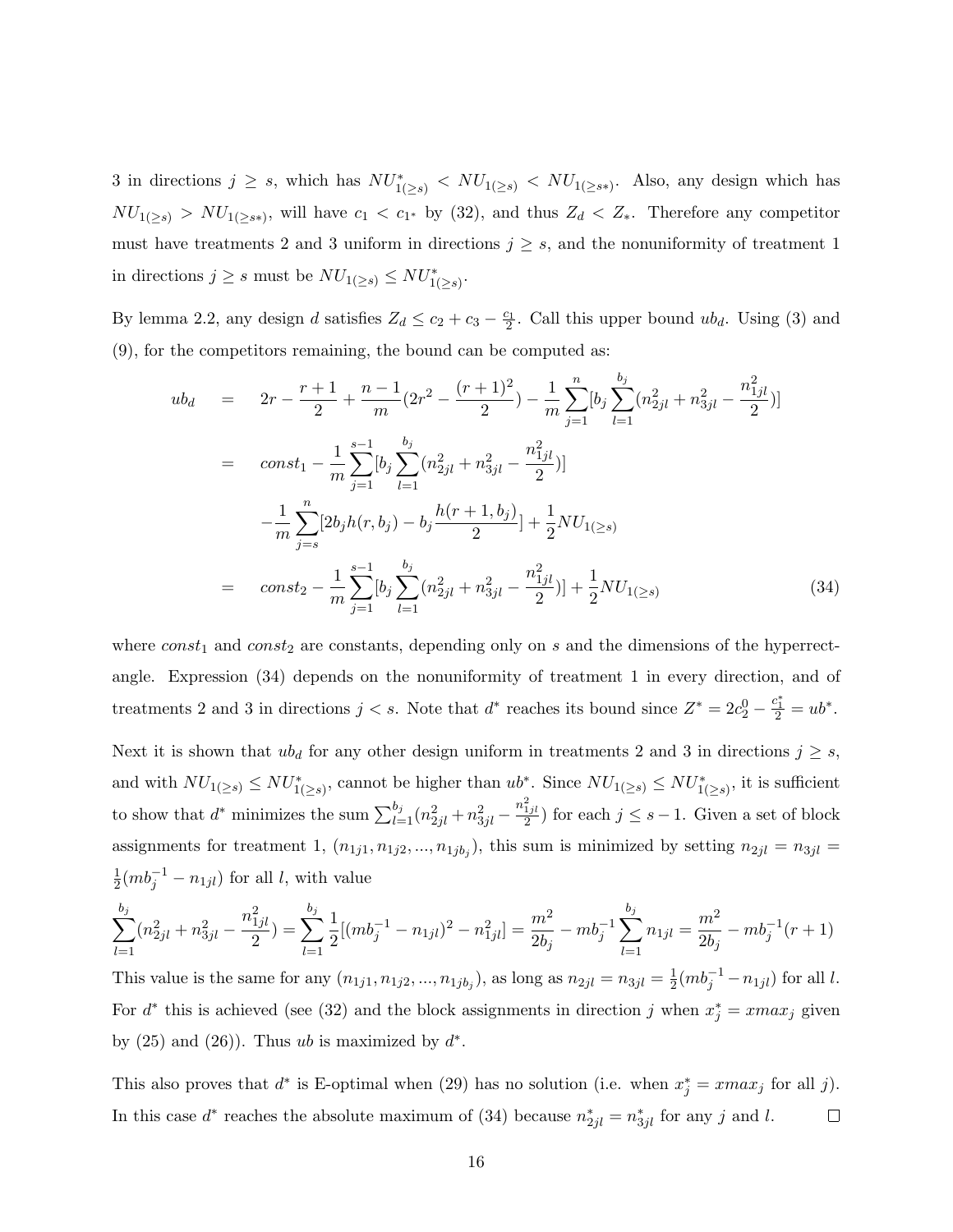In some cases, E-optimal designs other than  $d^*$  or  $d_*$  might exist, having treatments 2 and 3 nonuniform. However,  $C_{d^*}$  or  $C_{d_*}$  will have higher trace, meaning these competitors are inferior with respect to every criterion depending on both eigenvalues.

For a given hyperrectange of size  $b_1 \times b_2 \times \cdots \times b_n$ , equations (28) and (29) must be solved numerically. A Mathematica program that computes  $x_j^*$  and  $x_{j*}$  for all j, and decides whether  $d^*$  or  $d_*$  is E-Moptimal, is available from the first author.

For convenience, some E-M-optimal assignments for 2 and 3 blocking factors are given in Table 1 and Table 2, respectively. The 4-tuples in Table 1 are  $(b_1, b_2; x_1, x_2)$  for a  $b_1 \times b_2$  row-column design with  $x_1$  units of nonuniformity in rows and  $x_2$  in columns,  $b_1 \leq b_2 \leq 20$ . For example, a  $5 \times 8$ E-M-optimal row-column design has treatment 1 nonuniform in 0 rows and 1 column. Here is one such design, with treatment 1 nonuniform in the first column:

| $\mathbf{1}$ | $\overline{2}$ | $\sqrt{3}$   | $\mathbf{1}$ | $\overline{2}$ | $\sqrt{3}$     | $\mathbf{1}$ | $\overline{2}$ |
|--------------|----------------|--------------|--------------|----------------|----------------|--------------|----------------|
| 3            | $\mathbf{1}$   | $\sqrt{2}$   | 3            | $\mathbf{1}$   | $\sqrt{2}$     | 3            | $\mathbf{1}$   |
| $\sqrt{2}$   | 3              | $\mathbf{1}$ | $\sqrt{2}$   | 3              | $\mathbf{1}$   | $\sqrt{2}$   | 3              |
| $\mathbf{1}$ | $\overline{2}$ | $\sqrt{3}$   | $\mathbf{1}$ | $\overline{2}$ | $\sqrt{3}$     | $\mathbf{1}$ | $\overline{2}$ |
| $\mathbf 1$  | 3              | $\sqrt{2}$   | $\sqrt{3}$   | $\mathbf{1}$   | $\overline{2}$ | $\sqrt{3}$   | $\mathbf{1}$   |

Similarly, Table 2 contains 6-tuples  $(b_1, b_2, b_2; x_1, x_2, x_3)$  for 3-dimensional hyperrectangles and  $b_1 \leq$  $b_2 \leq b_3 \leq 10$ , where  $x_j$  is the number of blocks of factor j where treatment 1 is nonuniform.

At least for two blocking factors, achievement of the required nonuniformity is usually accomplished quickly by trial and error. The construction problem has been solved in its full generality, for any number *n* of factors, in Parvu  $(2004)$ .

# 5 Experiment size  $m \equiv 2 \mod 3$

For this setting the maximin replication is  $r = \frac{m-2}{3}$  $\frac{-2}{3}$ . Create a uniform design  $d^0$  with  $r_1 = r_2 = r + 1$ , and  $r_3 = r$ . Then (6) says  $Z_{d^0} = \frac{3}{2}$  $\frac{3}{2}c_3^0$ . Any design d must have some  $r_i \leq r$ , implying  $c_i \leq c_3^0$  and hence  $Z_d \leq \frac{3}{2}$  $\frac{3}{2}c_i \leq Z_d$ . Therefore  $d^0$  is E-optimal, and since uniformity implies maximal trace of the information matrix, it is E-M optimal. The main result of this section says that there are no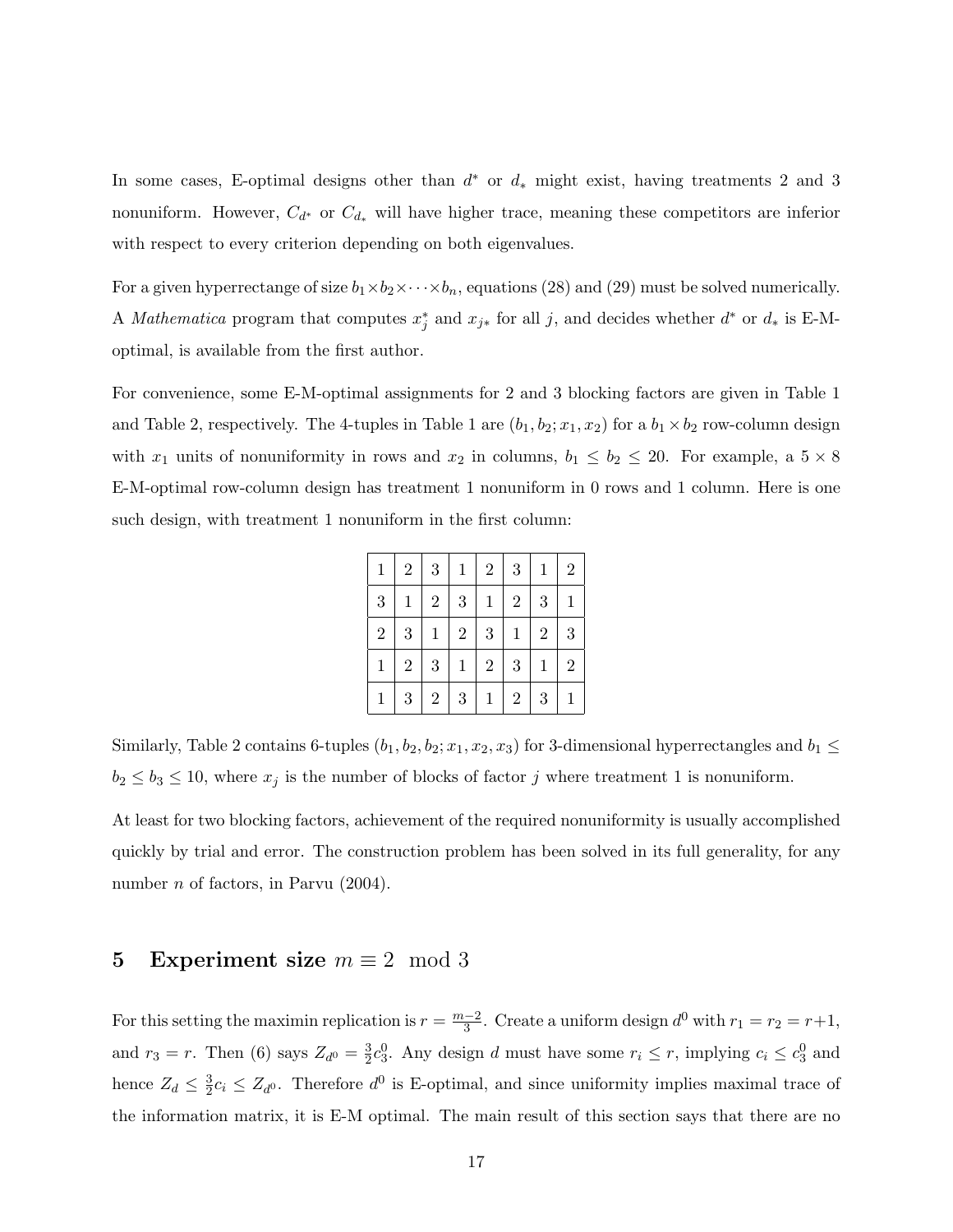other E-M-optimal designs. There are, however, other E-optimal designs.

**Theorem 5.1.** For  $m \equiv 2 \pmod{3}$ , E-M-optimal designs are uniform with replications  $r_1 = r_2$  $m+1$  $\frac{n+1}{3}, r_3 = \frac{m-2}{3}$  $\frac{-2}{3}$ .

*Proof.* Competitors with  $r_3 < r$  have  $c_3 < c_3^0$ , and hence by lemma 2.1,  $Z_d < Z_{d0}$ . For  $r_3 \ge r$ , the only replication numbers different from those of  $d^0$  are  $r_1 = r + 2$ ,  $r_2 = r_3 = r$ . For such a design d, if either treatment 2 or treatment 3 is nonuniform, then again lemma 2.1 says  $Z_d < Z_{d0}$ . Thus d must have  $c_2 = c_3$  and so  $(7) \Rightarrow Z_d = c_2 + c_3 - \frac{1}{2}$  $\frac{1}{2}c_1 = 2c_3^0 - \frac{1}{2}$  $\frac{1}{2}c_1 \leq \frac{3}{2}$  $\frac{3}{2}c_3^0$  with equality if and only if  $c_1 = c_2 = c_3 = c_3^0$ . But if this condition for E-optimality is met, trace of  $C_d$  is not maximal.  $\Box$ 

The proof says E-optimal (but not E-M-optimal) designs can be constructed whenever for replications  $(r+2, r, r)$  and treatments 2 and 3 both uniform, treatment 1 can be made nonuniform in such a way that  $c_1 = c_2 = c_3$ ; this is only sometimes possible. E-optimality without trace maximization can also be achieved with replications  $(r+1, r+1, r)$ , as follows. First, as already shown, treatment 3 must be uniform and so  $c_3 = c_3^0$ . Now for fixed  $c_1 + c_2$  and  $c_3$ , it is easy to show that  $Z_d$  in (5) is decreasing in  $|c_1 - c_2|$ . So by (6),  $Z_d \leq \frac{3}{2}$  $\frac{3}{2}c_3^0$  with equality if and only if  $c_1 = c_2 \ge c_3$ . Consequently this d is E-optimal if and only if  $NU_1 = NU_2$  and  $c_1 - c_3 \ge 0$ .

## 6 Discussion

The E-optimality problem has been solved for three treatments and arbitrary numbers of levels  $(b_1, \ldots, b_n)$  of crossed blocking factors. The surprising results are those for settings with one more experimental unit than needed for equal replication, for example,  $5 \times 5$  or  $7 \times 7$  row-column layouts. While in all cases the best strategy is to replicate as equally as possible, in these cases the assignment of the treatment with largest replication is made nonuniformly. In effect, E-efficiency increases as trace of the information matrix decreases to the extent allowed by (28) and (29).

In results to be reported elsewhere, we have solved the A-problem for three treatments in rowcolumn layouts. The two criteria sometimes agree, and sometimes disagree, on what design is best. The assignment conditions for A-optimality depend more crucially on the particular values of  $b_1$ and  $b_2$ , and not just on the mod 3 value of their product. Common to the A- and E-problems is that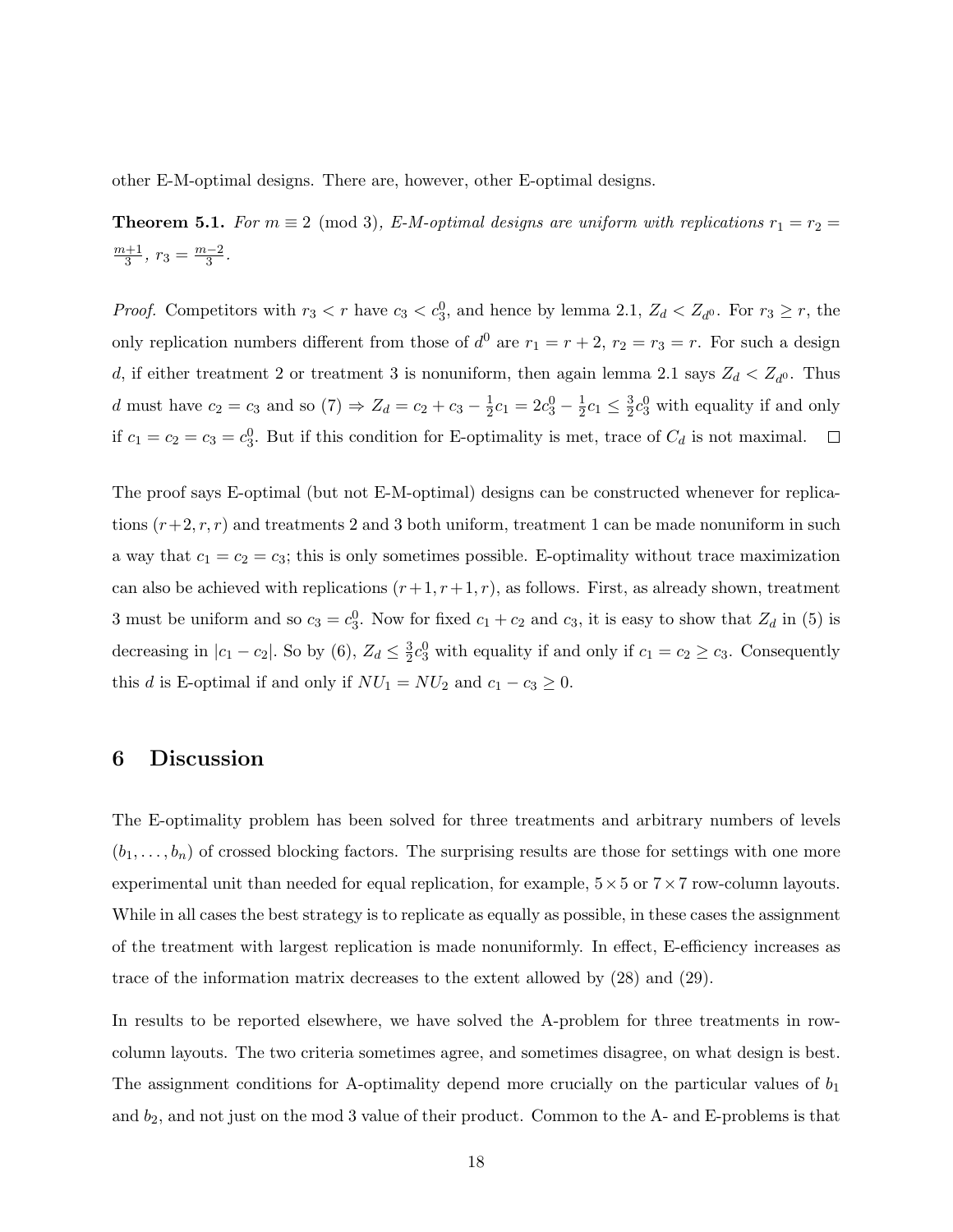maximal trace need not produce the best design. This phenomenon, now definitively established for  $v = 3$ , is a chief reason that optimality theory for general v is difficult for row-column designs.

The statistical literature is sorely lacking in design results for settings where equal replication is not possible. This work is a step towards addressing that shortcoming, so that design theory can move closer to having a complete, flexible catalog of optimal designs available for experimenters. Though as seen here, optimality investigations without "nice" divisibility conditions on the design parameters can be both challenging and counterintuitive, progress can and should be made.

### ACKNOWLEDGEMENT

J. P. Morgan was supported by National Science Foundation grant DMS01-04195.

## REFERENCES

BAGCHI, B. AND BAGCHI, S. (2001). Optimality of partial geometric designs. Annals of Statistics 29, 577–594.

Cheng, C.-S. (1978). Optimal designs for the elimination of multi-way heterogeneity. Annals of Statistics 6, 1262–1272.

Constantine, G. M. (1981). Some E-optimal block designs. Annals of Statistics 9, 886–892.

Jacroux, M. (1980). On the determination and construction of E-optimal block designs with unequal number of replicates. Biometrika 67, 661–667.

Morgan, J. P. (1997). On pairs of Youden designs. J. Statist. Plann. Inf. 60, 367–387.

MORGAN, J. P. AND BAILEY, R. A. (2000). Optimal design with many blocking factors. Annals of Statistics 28, 553–577.

PARVU, V. (2004). *Optimal blocking for three treatments and BIBD robustness: two problems in* design optimality. Ph.D. Dissertation, Virginia Polytechnic Institute and State University, Blacksburg.

SONNEMANN, E. (1985). U-optimum row-columns designs for the comparison of two treatments. Metrika 32, 57–63.